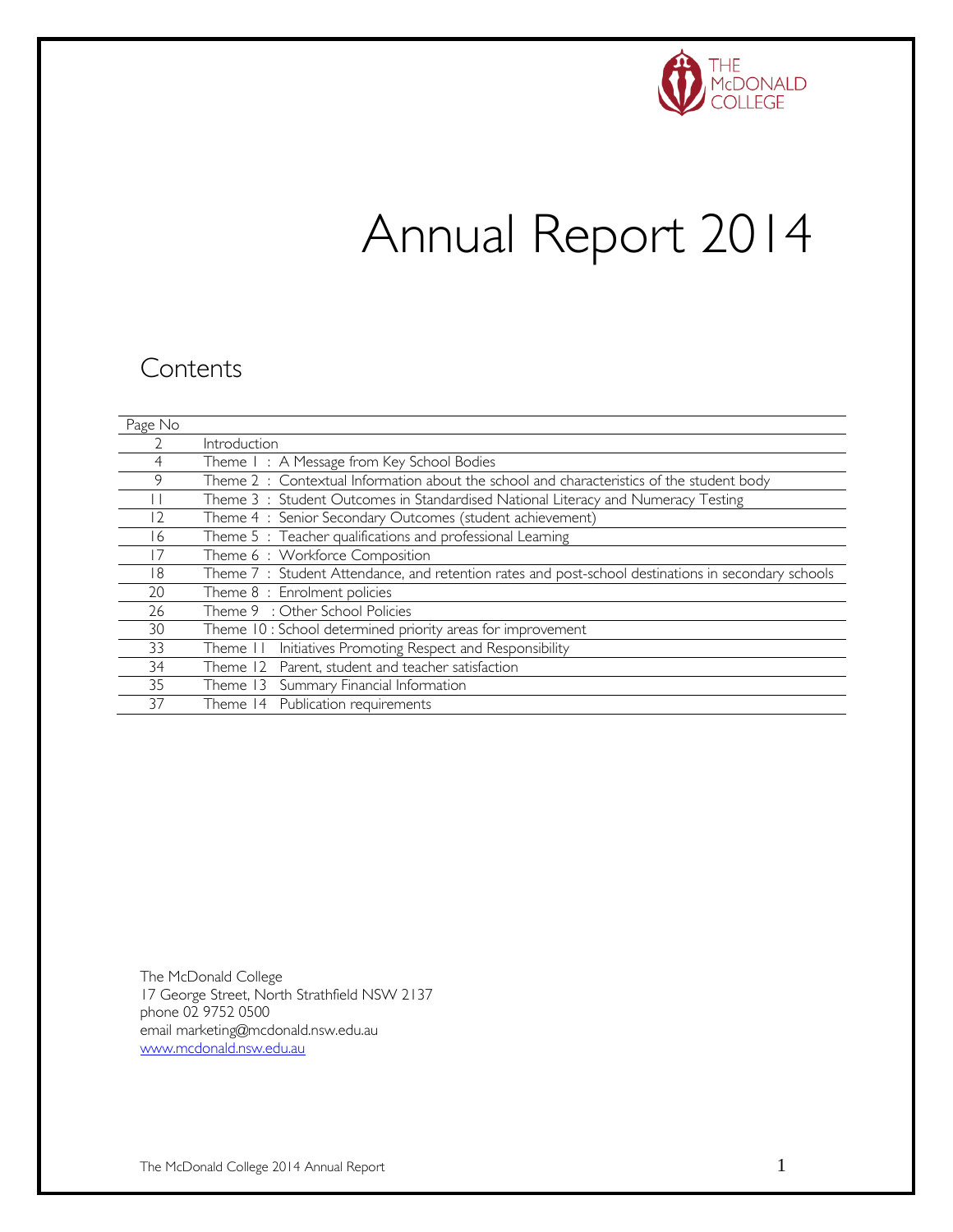### INTRODUCTION

The McDonald College is an independent co-educational school from Year 3 to Year 12 providing a comprehensive education to students from Years 3 to 12. All College students are encouraged to work to their potential with academic extension opportunities. Students requiring additional learning support are catered for by a combination of withdrawal and in-class support.

In addition to the BOSTES syllabi, our students participate in a performance programme with a core culture of performing arts and tennis. This programme underpins the philosophy of the College and aims to provide professional performance training to our young performing artists and sports people whilst maintaining a high standard of academic education. A comprehensive performing arts programme is also available after school hours to College students as well as the broader community.

In summary, the College is unique in providing:-

- A highly specialised performance programme alongside a rigorous academic programme
- Boarding for secondary female students
- An extensive after school programme

Our dedicated staff are passionate and skilled in developing and nurturing our students' potential, ability and interest.

The College offers a breadth in cross training for all students, encouraging them to, "strive for excellence", (the College motto), in a caring and tolerant environment. Creativity, self-discipline, passion, self-esteem and academic, artistic and performance achievements are valued outcomes for the whole College community. In 2014 students had the opportunity to participate in *State*  wide academic competitions, The Prefects Charity Concert, McFest Short Film Festival, On the Boards – *one act play competition, Eisteddfods, Inter school sporting events and Gala Days, Peer Support, Premier State Ballet, Art and Design Show, to name just a few.*

The College supports students who achieve professional employment in the performing arts, television and film industry or tennis tournaments during their course of study, by appointing (where appropriate) tutors and/or communicating with onsite tutors to ensure all class work and BOSTES requirements are fulfilled. The College also supports students who wish to undertake other courses at TAFE, Distance Education or Open High School as part of their academic programme.

At the College we fully understand that a passion for performance means that children are creative, think laterally and are dedicated to achieve. We aim to harness and develop this trait for our students as they strive for excellence academically. We strongly believe that our legacy of successful graduates stands as a testament to both our approach and our philosophy.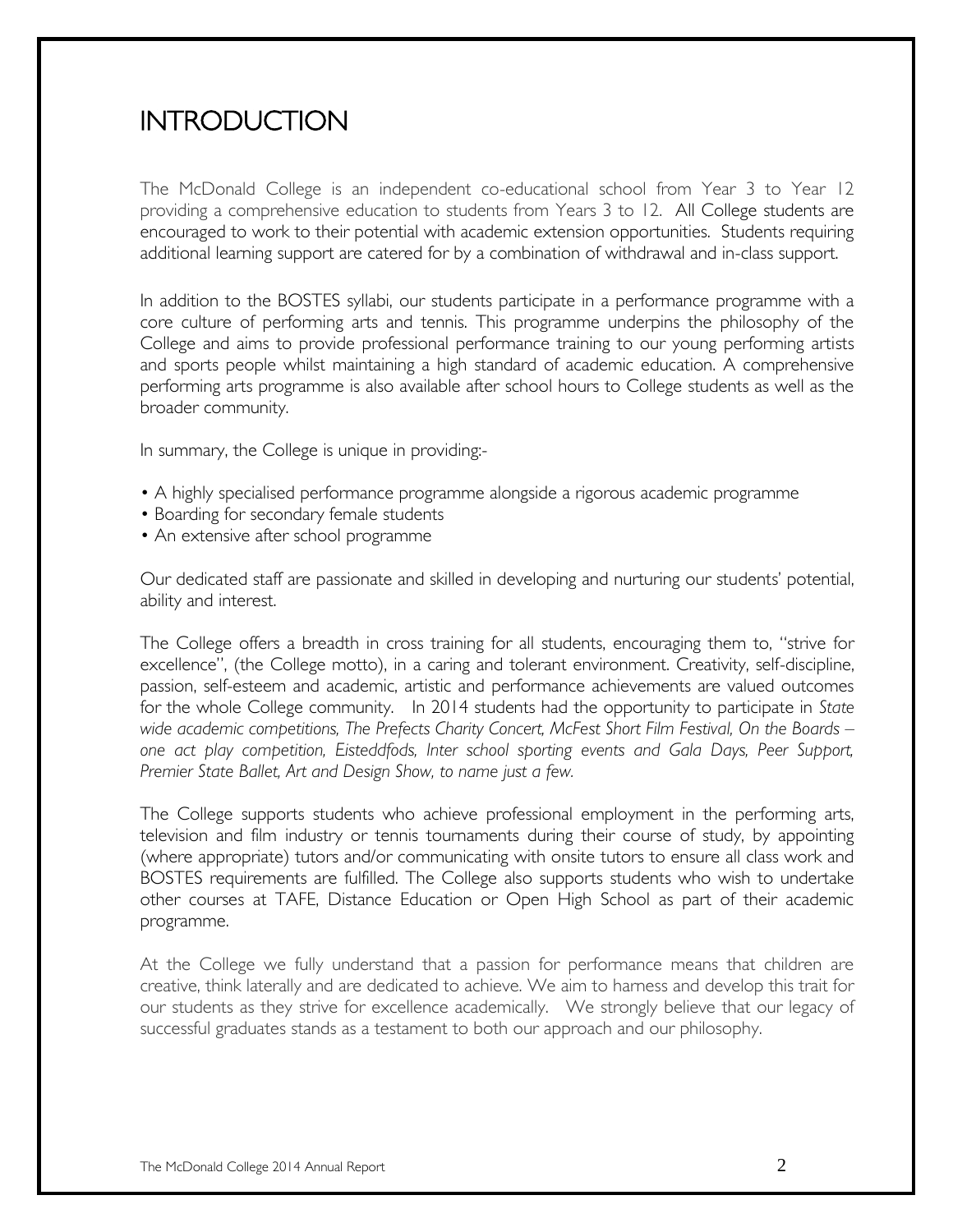It is our intention that all students have the opportunity to discover and develop their talents and skills within a supportive school environment.

MPULL

M. P. Kohler, M.Ed. Principal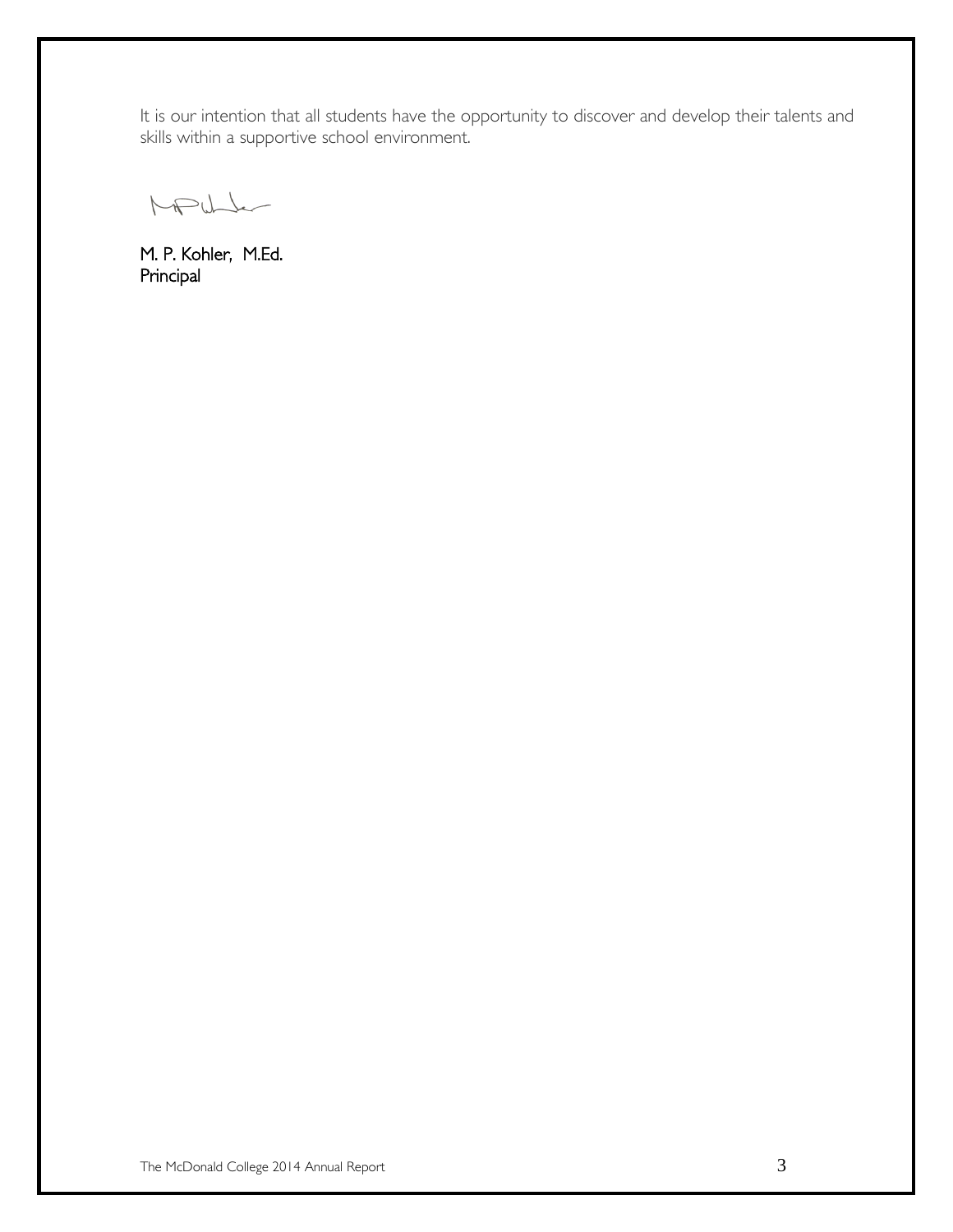# Theme 1: A Message from Key School Bodies

### Message from the Chairman of the College Council

The McDonald College is a member of the NSW Association of Independent Schools and delivers the Board of Studies, Teaching and Educational Standards NSW (BOSTES) curriculum from Year 3 to Year 12. The College meets all compliance requirements in order to maintain it's full registration and accreditation credentials with BOSTES.

The year of 2014 can again be celebrated with very pleasing academic and performing arts successes. Particular mention must be given to the Dux of the College in addition to the Year 12 students who achieved Band 6 results and HSC nominations and acceptances for their exemplary practical works.

Staff and students are to be congratulated for the many performances enjoyed by audiences throughout the year. The High Performance Season celebrated our student's creativity, discipline and abilities in the outstanding performances of:

Swan Lake – Premier State Ballet Starburst – Primary Department Junior Showcase – Junior Secondary Students Senior Showcase – Senior Secondary Students An Evening of Classical Ballet – Classical Ballet Students

During the year settlement on the sale of the parcel of land surplus to College needs was finalized and planning for the building of the new Entrance Foyer and Boarding House was completed with Builders being appointed in December. The sale of this land meant that a substantial portion of College debt was extinguished in this year.

The College underwent inspection by BOSTES NSW in August 2014 and was successful in being granted an unconditional five year accreditation. The College introduced the new Australian curriculum in Mathematics, English, Science and History to Years 7 & 9 and Mathematics, English and Science to Years 3 to 6.

The governing body of the College is the College Council comprised of volunteers who give of their time to ensure that the original philosophy and vision is upheld and that the financial strength of the College is maintained. The College Council met ten times and the Executive Finance Committee of Council met ten times in 2014.

I personally thank the directors for their ongoing commitment and time given to the College.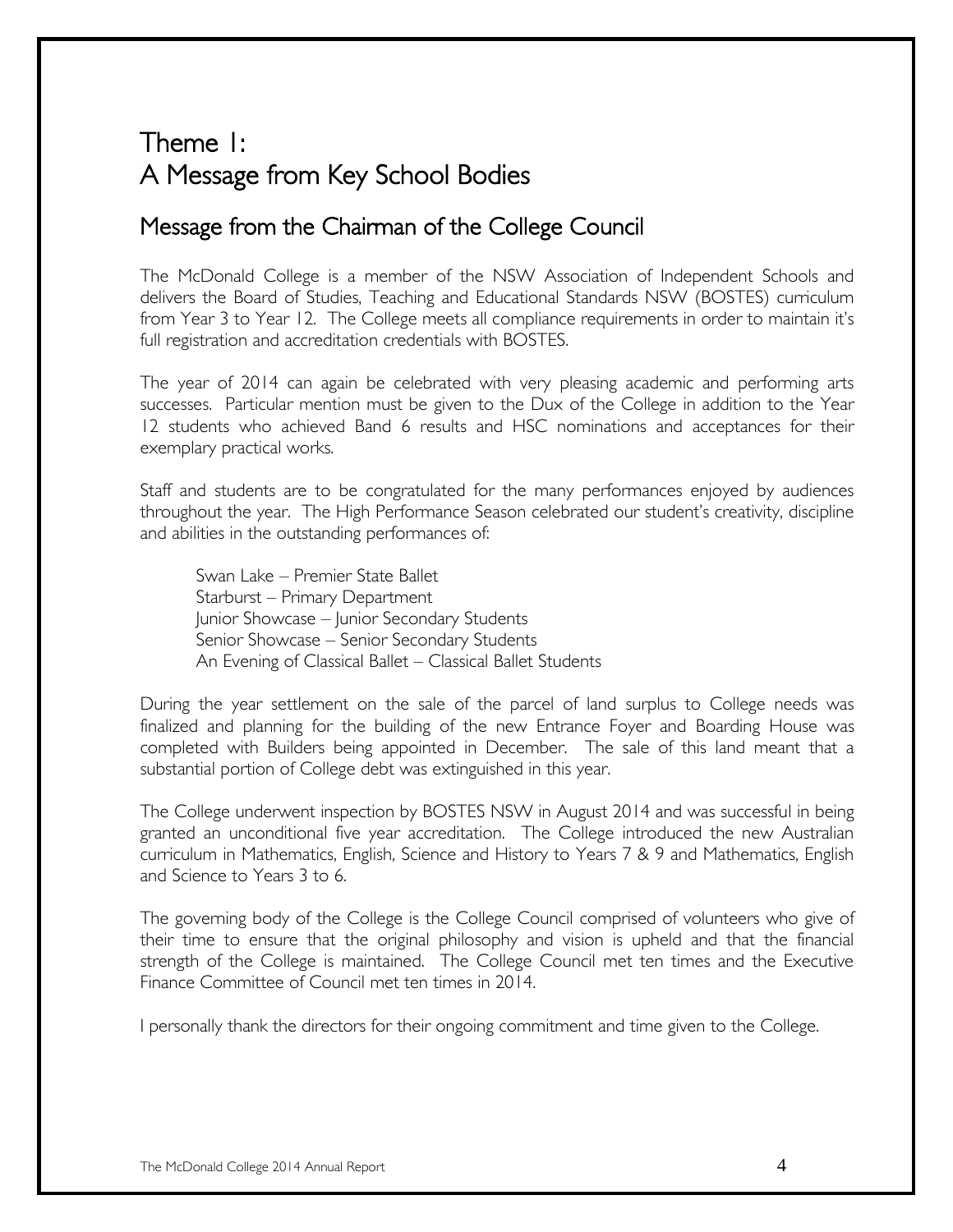The Council appreciates the outstanding educational practices of the teaching staff and the administrative and maintenance support provided by non-teaching staff. I acknowledge with thanks the dedication to the College by the Principal and the Executive Management Committee.

The unique quality of the College is at the forefront of the Council's guidance in considering the consolidation and development of the College. I am sure we can all look forward to the continued provision of a stimulating and well-rounded education in an environment that will allow our students to look back on their school days with joy and pride knowing that the opportunities afforded them gave them an advantage over their peers.

Yours sincerely

Alastair Sloan Chairman of the College Council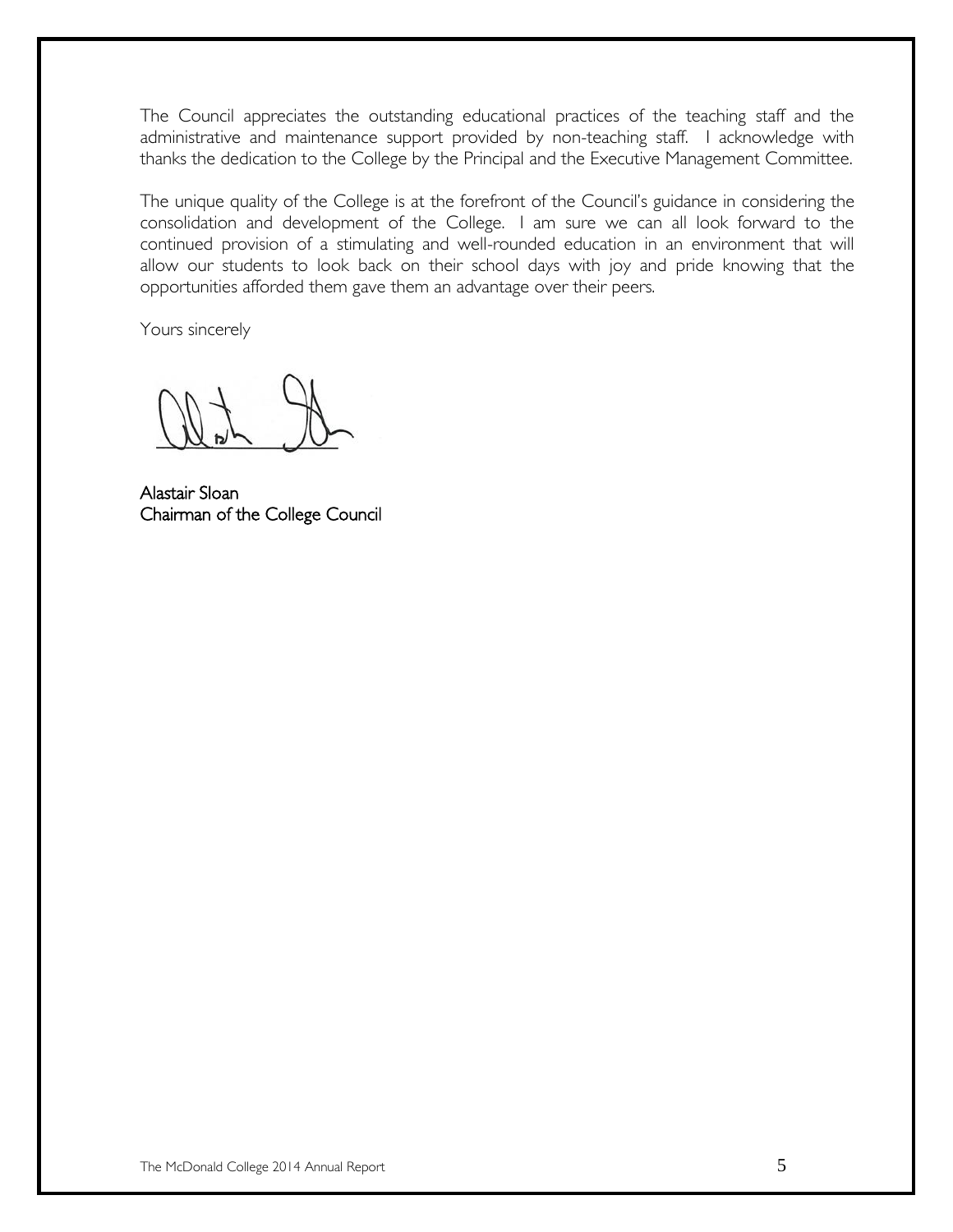### Message from the Principal

This Annual Report provides a brief overview of The McDonald College in 2014. Now 30 years on from when we welcomed our first cohort of 84 students in 1984, our classrooms, studios, corridors and playgrounds abound with acceptance, excitement and creative energy. The College has thrived on the philosophy of providing a nurturing environment where students can pursue their passion for performance integrated with a rigorous academic programme. Over these first 30 years the College Values of; appreciation, humility, honour, and passion and commitment have served our graduates well encouraging them to be responsible global citizens.

This document provides a brief snapshot of the College from Year 3 to Year 12 including the associated financial position. For full details of activities please refer to our regular publications such as *Behind the Scenes, Review, College Website, Social Media and Performance Programmes.* 

Student's performance from Year 3 NAPLAN to the Higher School Certificate examinations was pleasing with further detail available later in this report. I make particular mention of:

- Dux of the College  $-$  Julia Brawley
- Sample of HSC results:
	- o Business Studies 90% of students placed in Bands 5 & 6
	- o Visual Art 100% of students placed in Bands 5 & 6
	- o Music 1 93% of students placed in Bands 5 & 6
	- o Design and Technology 88% of students placed in Bands 5 & 6
	- o 12 Call Back nominations for exemplary HSC practical works
	- o Art Express Bill Papathanasopoulos, Julia Brawley, Micaela Ellis
	- o Year 3 NAPLAN over 54% of the individual results were in the top band or above

Our student performance in international and national competitions was outstanding:

- Sydney Eisteddfod Results
	- o I<sup>st</sup> place in 10/U, 12/U and 14/U classical ballet groups
	- $\circ$  1<sup>st</sup> place in Small groups Contemporary and Tap
	- o Highest Point scorer in Sydney Eisteddfod (Alex Chorley)
- <sup>-</sup> 1<sup>st</sup> place Youth America Grand Prix (New York) Harrison Lee, Year 9

The College ran a number of programmes throughout 2014 to support students including Peer Support and Student Leadership, Cross Roads, Career exploration with focus on creative careers, Drug Education, Cyber Bullying and Safe Driving programmes. Individual senior students attended the Rotary Youth Programme of Enrichment and Junior School students participated in the Young Writer's programme in addition to our extensive after school activities programme. Values Education is an integrated and essential element of our educational philosophy. Values are reinforced through a range of measures incorporated within our pastoral care programme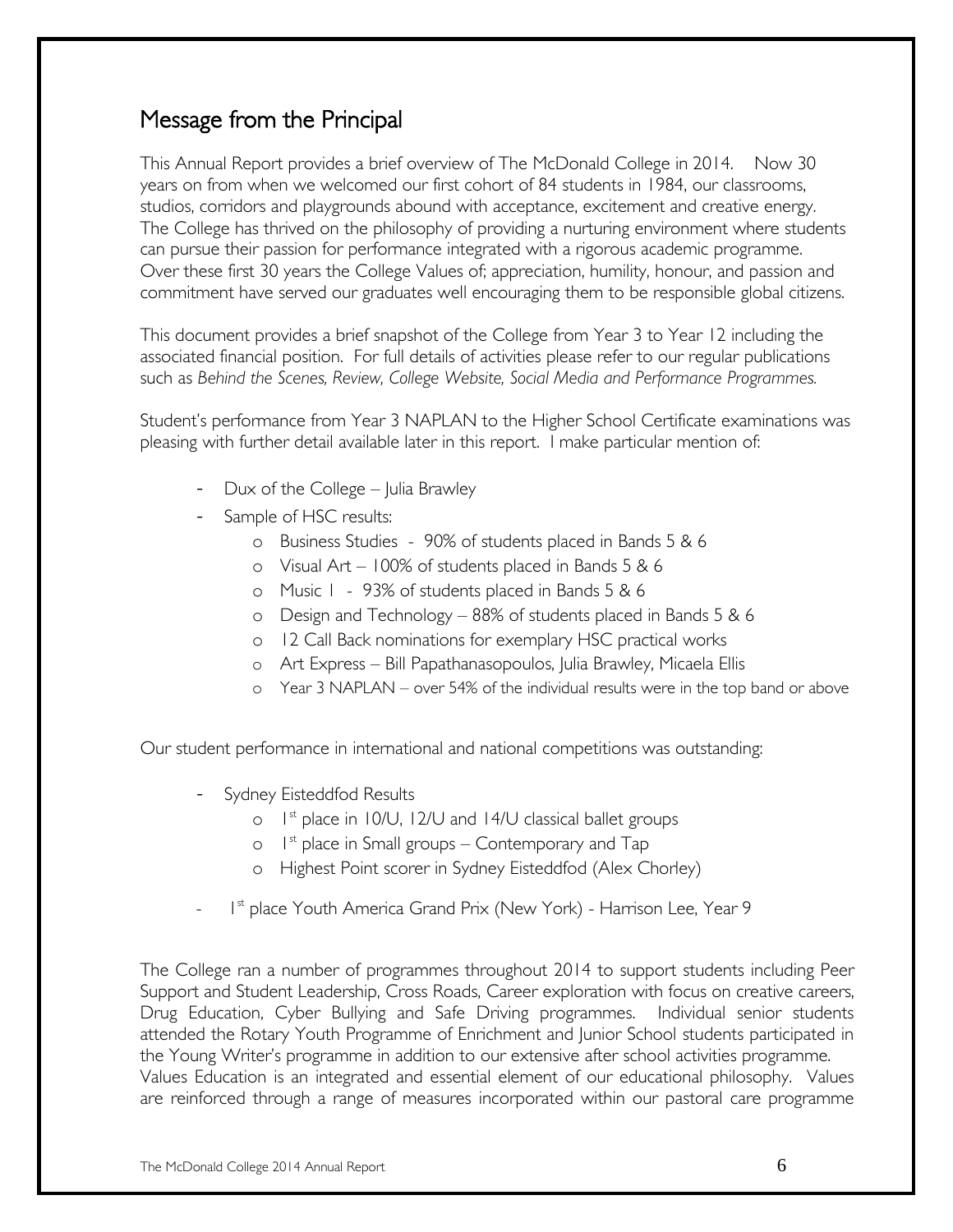and are reinforced continually through day to day interaction, in classroom and studio settings and at formal assemblies.

Values are articulated by all staff in their educational delivery, through general and personal contact with the students and by personal demonstration in communications.

Year 5 and 6 students participated in an overnight excursion to Canberra and Cooma Year 7 & 8 students attended a camp focussing on their leadership, physical and personal development. Year 9 students enjoyed the experience of a more rugged camp without mobile phone connectivity and where their survival skills were expanded. Year 11 students participated in a camp following the Cross Roads programme. This represents a snap shot only of activities.

42 students participated in a performing arts excursion to America attending dance, drama and musical theatre workshops and numerous performances in December escorted by 4 staff. The students reported that this was an amazing experience and was definitely life changing on many levels.

Education and Information Evenings / Breakfasts were held for parents at all Year levels with specially tailored evenings, such as the Agents Forum, targeting our performance students wishing to enter the professional performance sphere.

This year we entered into a partnership with Voyager Tennis operating from Sydney Olympic Park. This programme grew over the year seeing enrolments ranging from Year 7 to 11 of both local and international students. The elite tennis students enrolled in this programme work daily on their tennis training whilst the remainder of their cohort go to performing arts. We are thrilled to see these students now getting the support they need to pursue a professional career in tennis and with the aim of achieving an American university sporting scholarship.

The College was involved in over 80 performances ranging from local community events to our performance highlights including the High Performance Season held at The Parade Theatre (NIDA), Premier State Ballet held at the Riverside Theatre and An Evening of Classical Ballet held at the Sydney Opera House. The High Performance Season was one of the highlights of our performance calendar with the majority of students in the school participating in one or more performances. Many performances were also held at the College in our on-site performance spaces.

I take this opportunity to thank the College Council under the Chairman, Mr Alastair Sloan for their guidance and direction. The Directors have given endless guidance and advice regarding the design and building of the new boarding house for which I am particularly grateful.

I also thank the College Parents and Friends Association under the Presidency of Mr. Tim Dein and Mrs Margaret Markham, as Chairman of The McDonald Foundation, for their continued support for all areas of the College.

MPULL

M. P. Kohler, M.Ed. **Principal**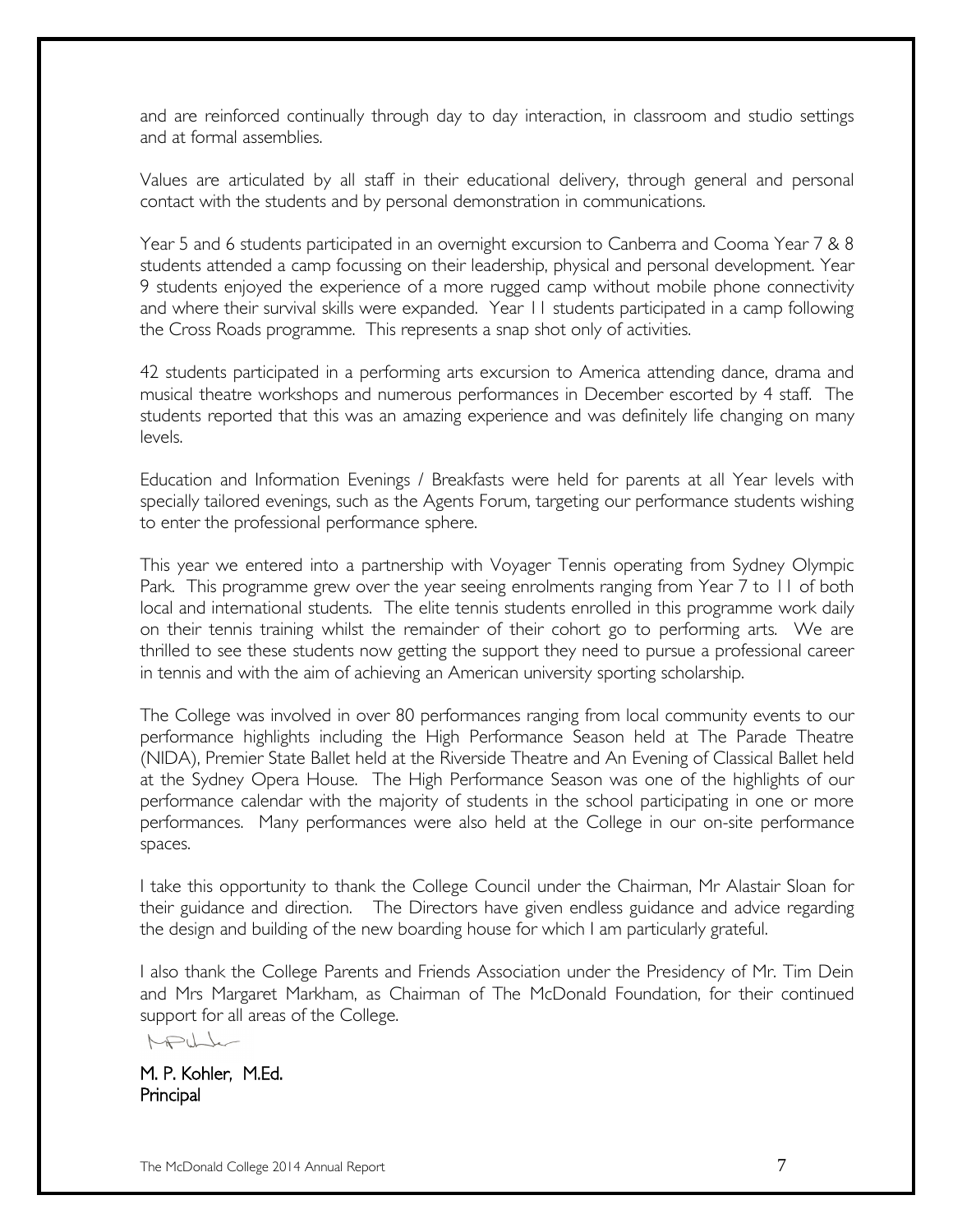# Message from Student Prefect and Student Representative Body

In 2014 the student leadership body comprised of:

- College Captain and Vice Captain
- Sports Captain
- Junior School Captain and Vice Captain
- Senior Prefects (from Year II and Year 12)
- Secondary House Captains and Vice Captains
- Junior School Captains and Vice Captains from Years 5 6
- Student Representative Council (Student representatives from each Pastoral Care Class Primary & Secondary Schools)

Our student leaders represented the College at a number of events including the combined schools ANZAC Ceremony organised by the AIS in Hyde Park, the ANZAC Day Dawn Service at Concord and several interschool leadership exchanges. Year 8 volunteers assisted at the Junior School Swimming Carnival by participating with the younger students.

The major fundraising event for 2014 was the Prefect's Concert held in March that was enjoyed by the students and audience alike. Money raised on the evening was donated to 20/10.

The SRC organised a number of events for students that raised funds for the: Heart Foundation, Harmony Day, Year 10 Formal, and the Red Shield Appeal amongst others. Students and their families were encouraged to donate to the Christmas Hamper Appeal for the Exodus Foundation.

Prefect & SRC Body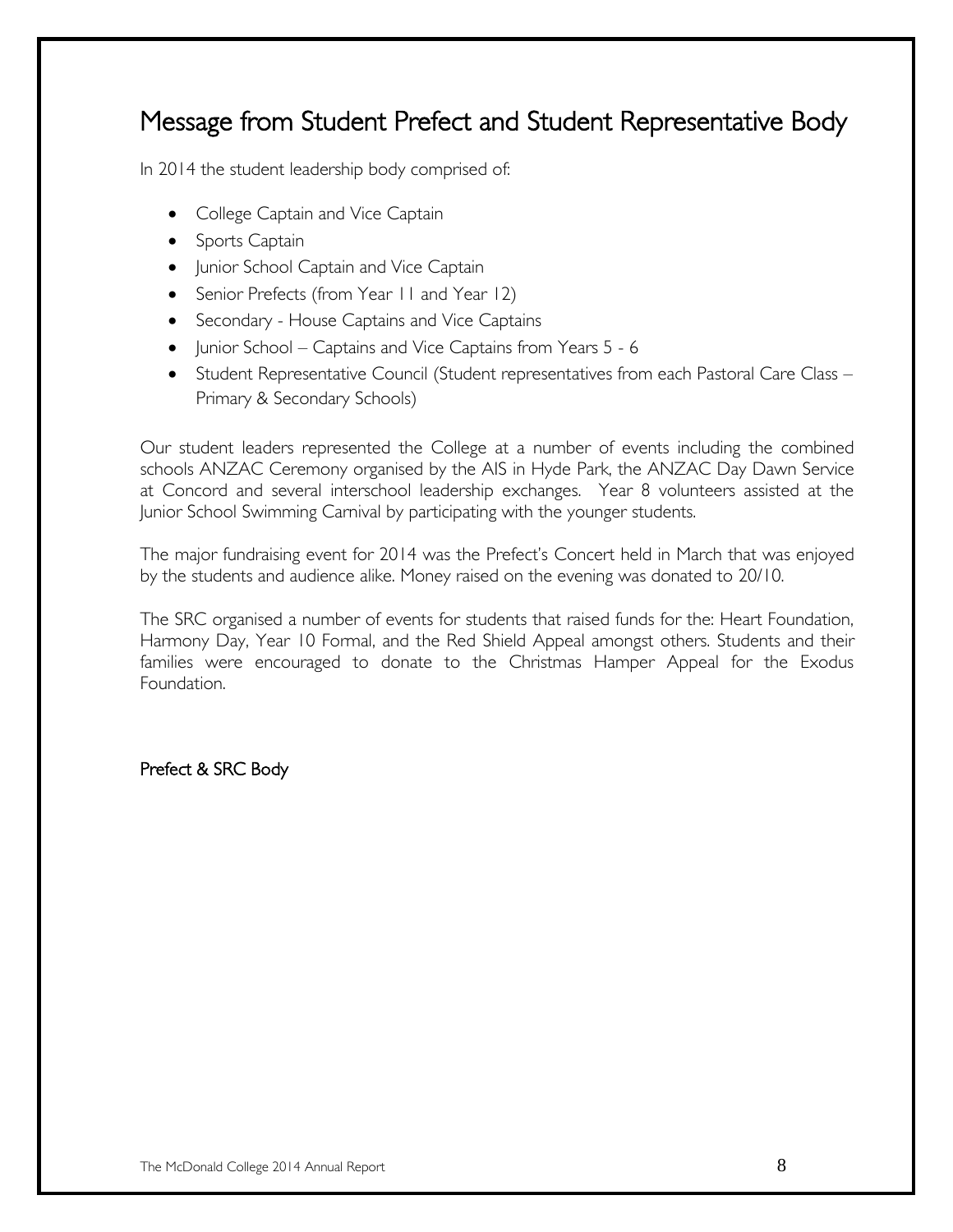### Theme 2:

# Contextual Information about the College and characteristics of the student body

The McDonald College, established in 1984, is Australia's only independent, co-educational, non-denominational school from Year 3 to Year 12 that integrates excellence in performing arts, tennis and academic studies to the NSW Higher School Certificate. Located in North Strathfield, the College is academically comprehensive, dedicates up to 2 hours per day for performance training and provides boarding for up to 30 girls from Year 7 to Year 12.

The College specialises in creativity and personal fulfilment through a rigorous academic programme integrated with an intensive daily performance training covering the following performance genres:

Acting Classical Ballet Dance Music Musical Theatre Tennis Technical Production

Our philosophy is to provide daily professional performance training whilst maintaining the highest standards of academic education thus allowing students the opportunity to keep all their options beyond school open. Academic extension and acceleration opportunities are available to suitable students and those with special needs are catered for individually and/or through in-class support.

A comprehensive performing arts programme is also available after school hours to College students as well as the broader community. The College is extremely proud of its achievements; combining performance with academic education. Our academic achievements in external examinations such as NAPLAN and the HSC are consistently above the State average. These outstanding results are often achieved in tandem with students' professional performance commitments.

Our dedicated staff is passionate and highly skilled in developing and nurturing our students' potential, ability and interest. The College motto, 'Striving for Excellence and Quality in Performance', underpins our caring and tolerant environment; where creativity, selfdiscipline, passion, lateral thinking, self-esteem and academic, artistic, performance and tennis achievements are celebrated and encouraged.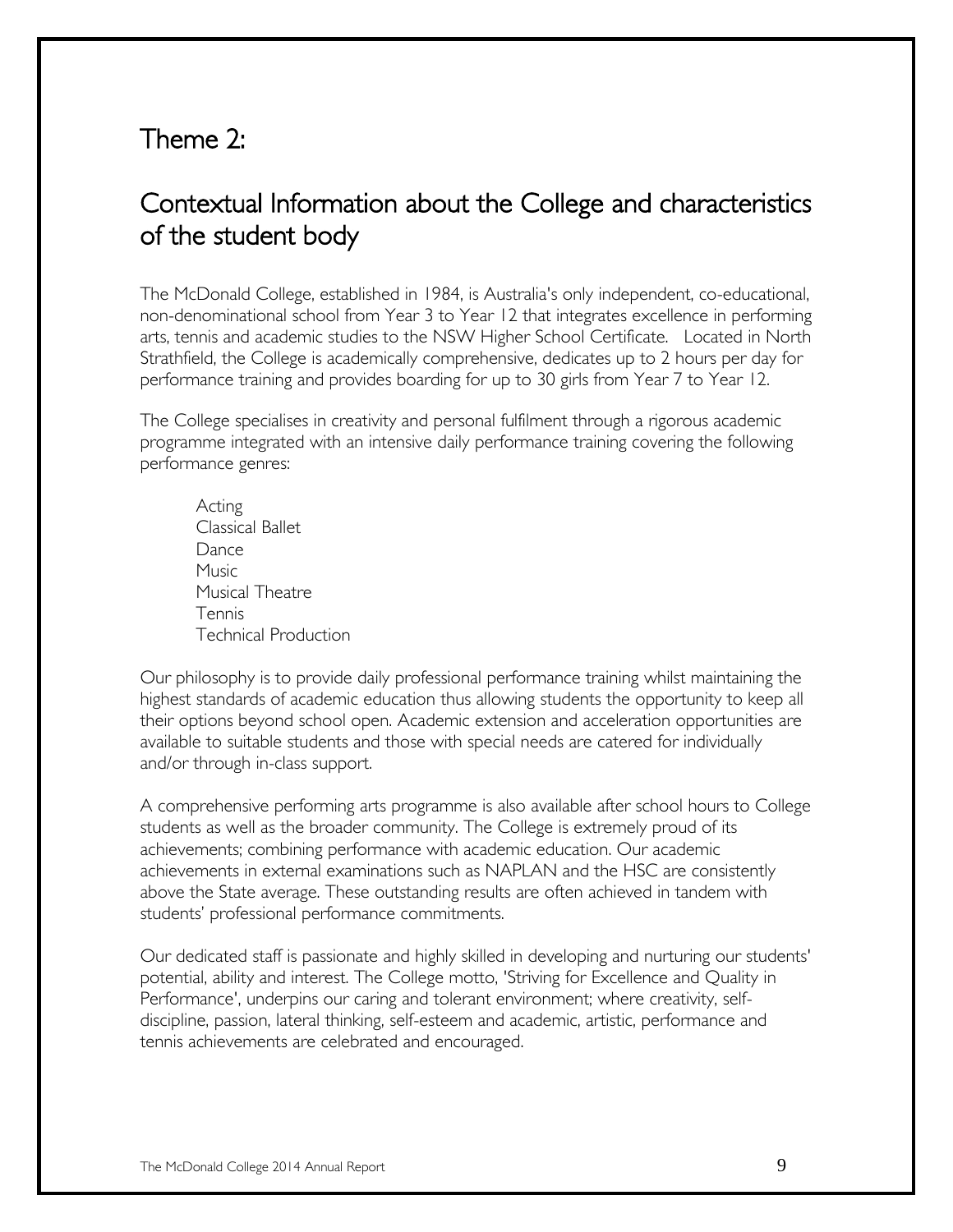Our graduates are sought after globally as performing artists, in corporate and educational settings and in medical and legal realms. They are confident communicators with a creative view of the world beyond school.

The McDonald College - A benchmark for national and international excellence and innovation in academic and performance studies to students of the 21st century; where excellence in performance begins; where individual gifts and talents are our priority; and where students love coming to school each day.

www.mcdonald.nsw.edu.au [School website link](http://www.mcdonald.nsw.edu.au/) 

School statement from My School website [http://www.myschool.com.au](http://www.myschool.com.au/)

#### Characteristics of the Student Body

[http://www.myschool.edu.au](http://www.myschool.edu.au/)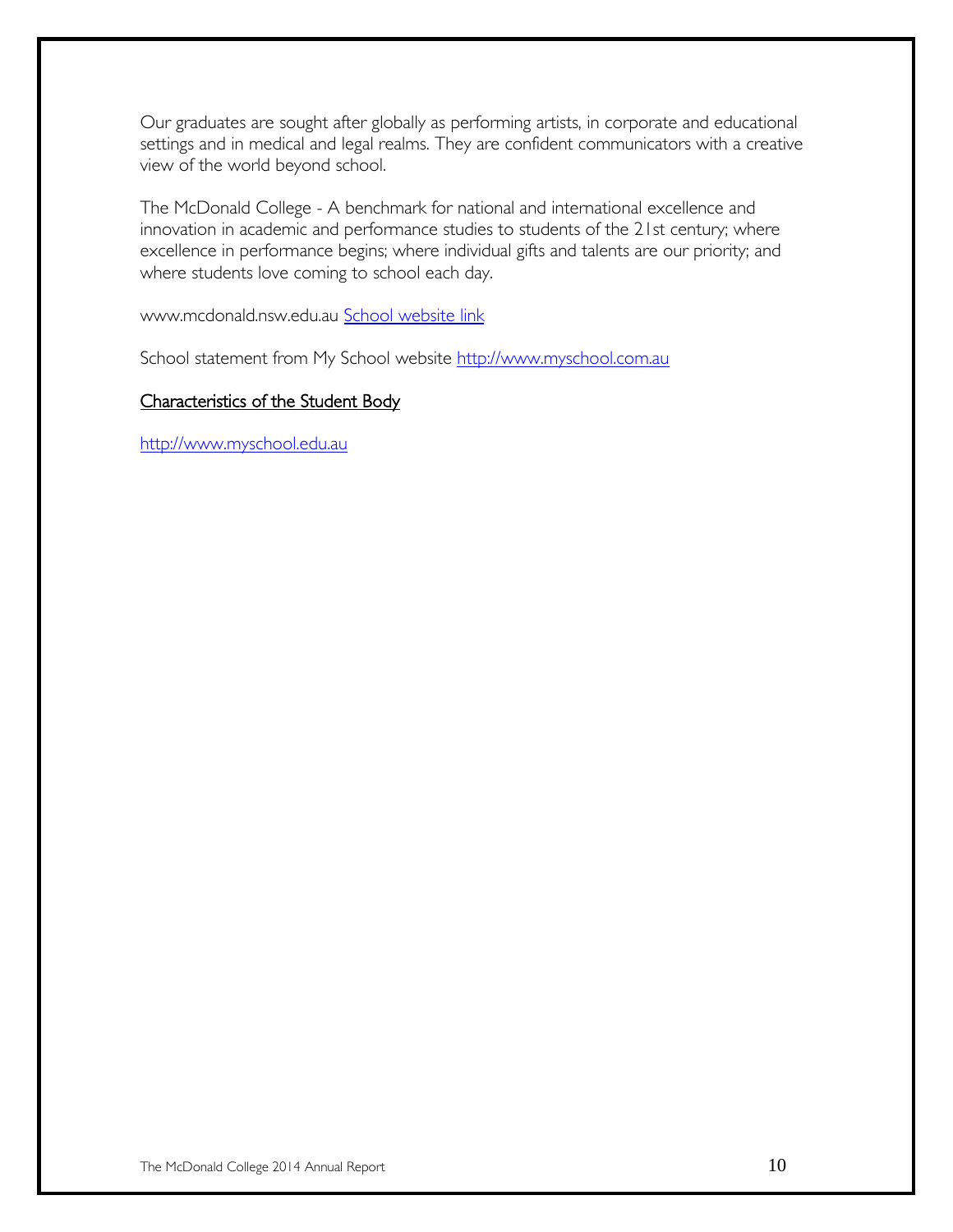# Theme 3: Student outcomes in standardised National Literacy and Numeracy Testing

### NAPLAN RESULTS 2014

Performance on NAPLAN is documented on the My School website:

<http://www.myschool.edu.au/>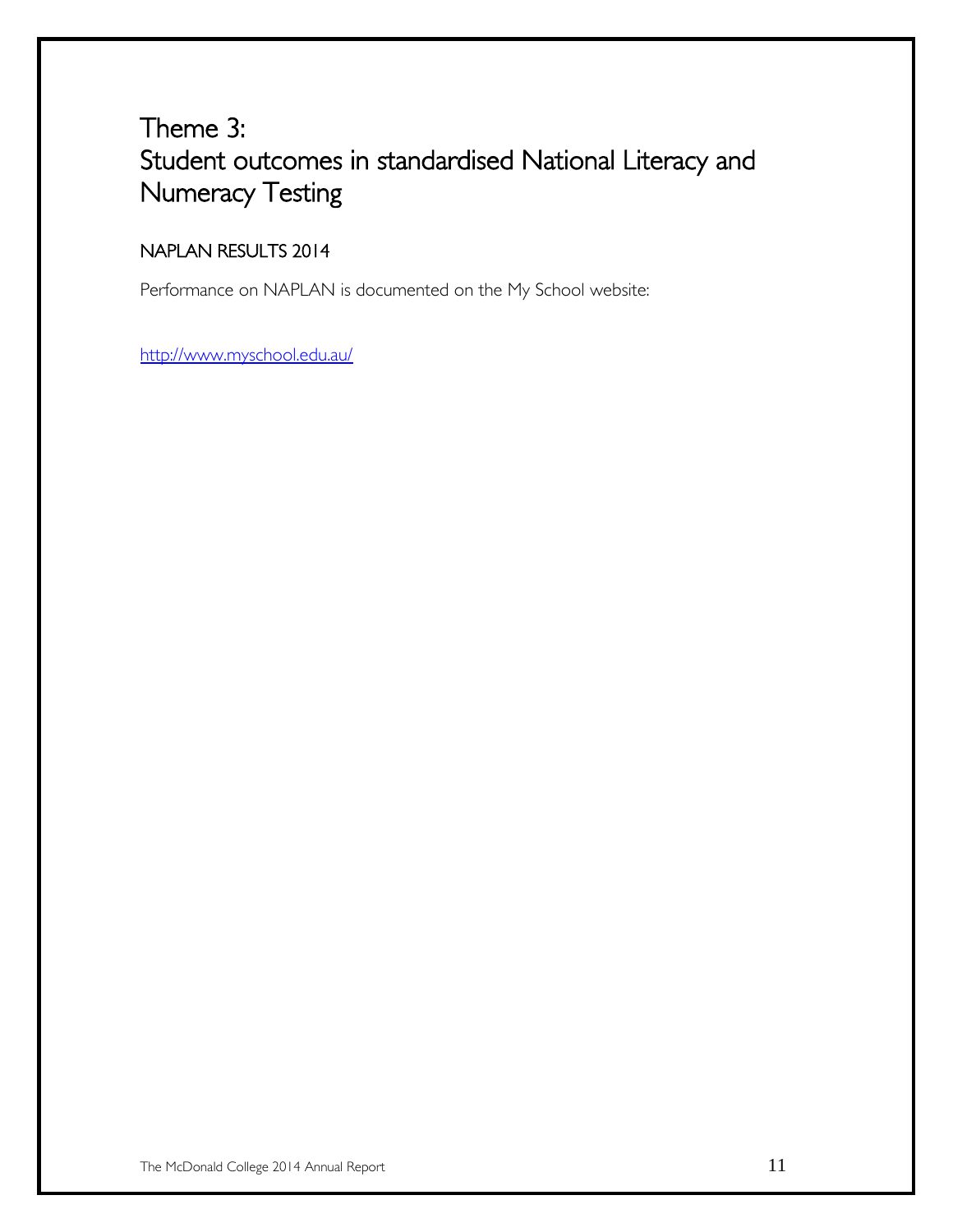# Theme 4: Senior Secondary Outcomes (student achievement)

### HIGHER SCHOOL CERTIFICATE

Approximately 60 000 students sat for the Higher School Certificate in 2014. 42 were students attending The McDonald College in Year 12.

- 14 different courses offered to students at The McDonald College
- Students scored ABOVE the state averages for Bands 4-6 in:

13 out of the 14 courses

In general, student achievement was at or above State level. This has been a consistent trend over the past five years.

| <b>Subject</b>               | School (Bands 4-6) | State (Bands 4-6) |
|------------------------------|--------------------|-------------------|
| <b>Biology</b>               | 62%                | 62%               |
| <b>Business Studies</b>      | 100%               | 67%               |
| Dance                        | 100%               | 77%               |
| Design and Technology        | 100%               | 75%               |
| Drama                        | 92%                | 84%               |
| <b>English Standard</b>      | 54%                | 43%               |
| <b>English Advanced</b>      | 88%                | 91%               |
| <b>Mathematics General 2</b> | 79%                | 51%               |
| Mathematics                  | 100%               | 81%               |
| <b>Modern History</b>        | 71%                | 61%               |
| Music 1                      | 100%               | 89%               |
| Music 2                      | 100%               | 87%               |
| <b>PDHPE</b>                 | 38%                | 63%               |
| <b>Visual Arts</b>           | 100%               | 85%               |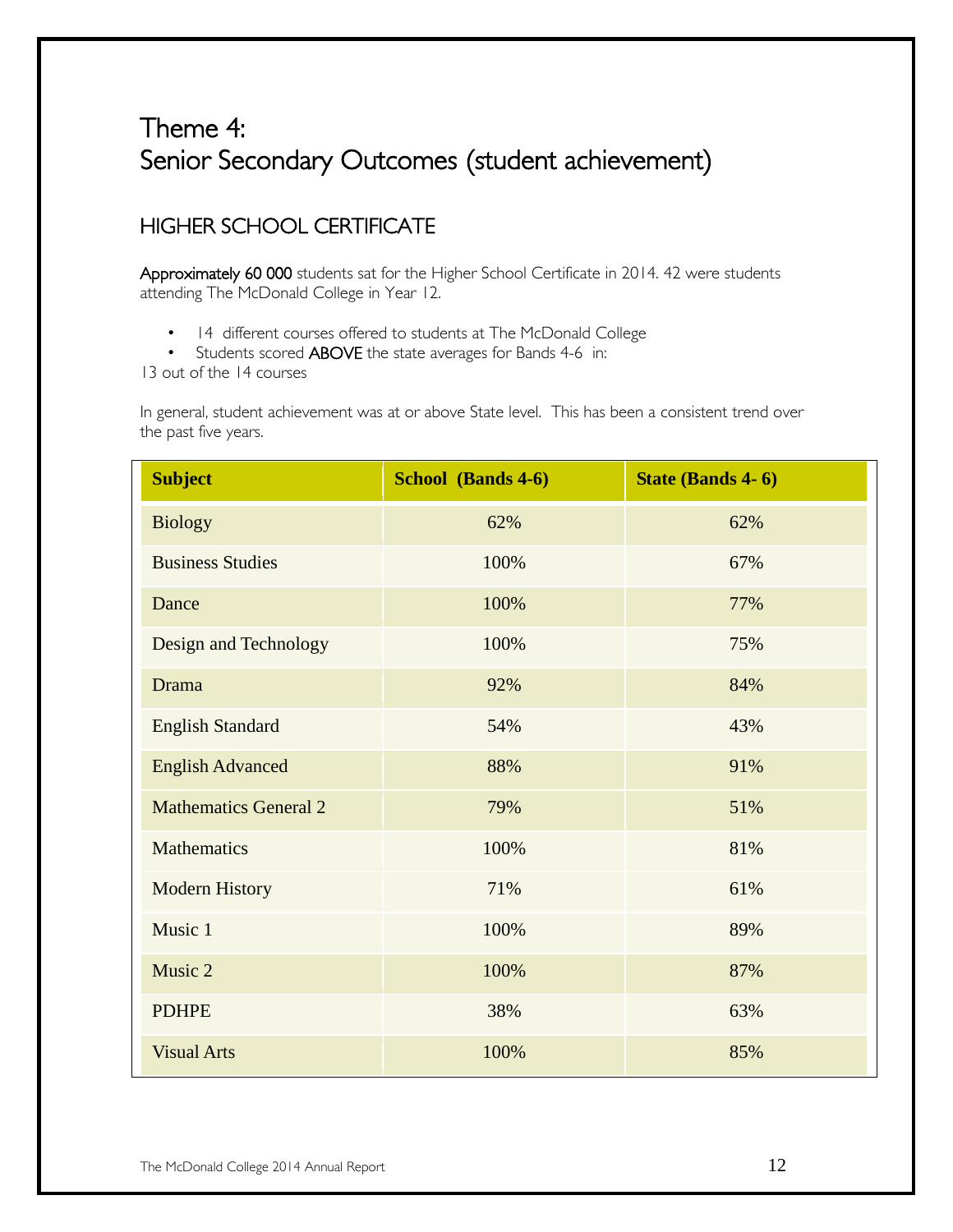|                         | College Average<br>(Bands E4, E3) | State Average<br>(Bands E4,E3) |
|-------------------------|-----------------------------------|--------------------------------|
| Extension   English     | 100%                              | 93%                            |
| Extension 2 English     | 100%                              | 78%                            |
| Extension   Mathematics | 00%                               | 97%                            |

Distance Education Courses studied: 2 unit French Continuers, 2 unit Food technology, 2 unit Entertainment Industry, 2 unit Chemistry, 2 unit Studies of Religion, 2 unit Spanish Continuers, 2 unit Tourism and Events and Retail Baking.

#### 2009-2014 Comparison of HSC results

Improvements occurred in many subjects. Most subjects scored very similar averages when compared to 2009-2014 showing that the high standard is maintained at the College from year to year.

The following lists some of The McDonald College averages to support the above statement:

|                          | 2014 Bands | 2013 Bands | 2012 Bands 4, | 2011 Bands | 2010 Bands | 2009 Bands |
|--------------------------|------------|------------|---------------|------------|------------|------------|
|                          | 4, 5, 6    | 4, 5, 6    | 5, 6          | 4, 5, 6    | 4, 5, 6    | 4, 5, 6    |
| <b>Business Studies</b>  | $100\%$    | 81%        | 70%           | 70%        | n/a        | 89%        |
| Dance                    | 00%        | 100%       | 70%           | 89%        | 100%       | 100%       |
| Design and<br>Technology | $100\%$    | 64%        | 91%           | 84%        | 94%        | 93%        |
| Drama                    | 92%        | 89%        | 80%           | 100%       | 81%        | 97%        |
| English Advanced         | 88%        | 100%       | 94%           | 95%        | 97%        | 91%        |
| English Standard         | 54%        | 21%        | 58%           | 49%        | 59%        | 57%        |
| General<br>Mathematics   | 79%        | 69%        | 56%           | 77%        | 81%        | 91%        |
| Mathematics              | 100%       | 100%       | 88%           | 44%        | 78%        | 33%        |
| Music I                  | 100%       | 100%       | 100%          | 100%       | 100%       | 100%       |
| Visual Arts              | 00%        | 95%        | 100%          | 100%       | 93%        | 97%        |

#### Highlights of the 2014 HSC - BAND 6 only

|                         | Band 6 School | Band 6 State |
|-------------------------|---------------|--------------|
| <b>Ancient History</b>  | 29%           | 9%           |
| <b>Business Studies</b> | 20%           | 9%           |
| Design and Technology   | 3%            | l I%         |
| Extension 2 English     | 33%           | 23%          |
| General Mathematics 2   | 14%           | 5%           |
| Music I                 | 47%           | 18%          |
| Visual Arts             | 33%           | l I%         |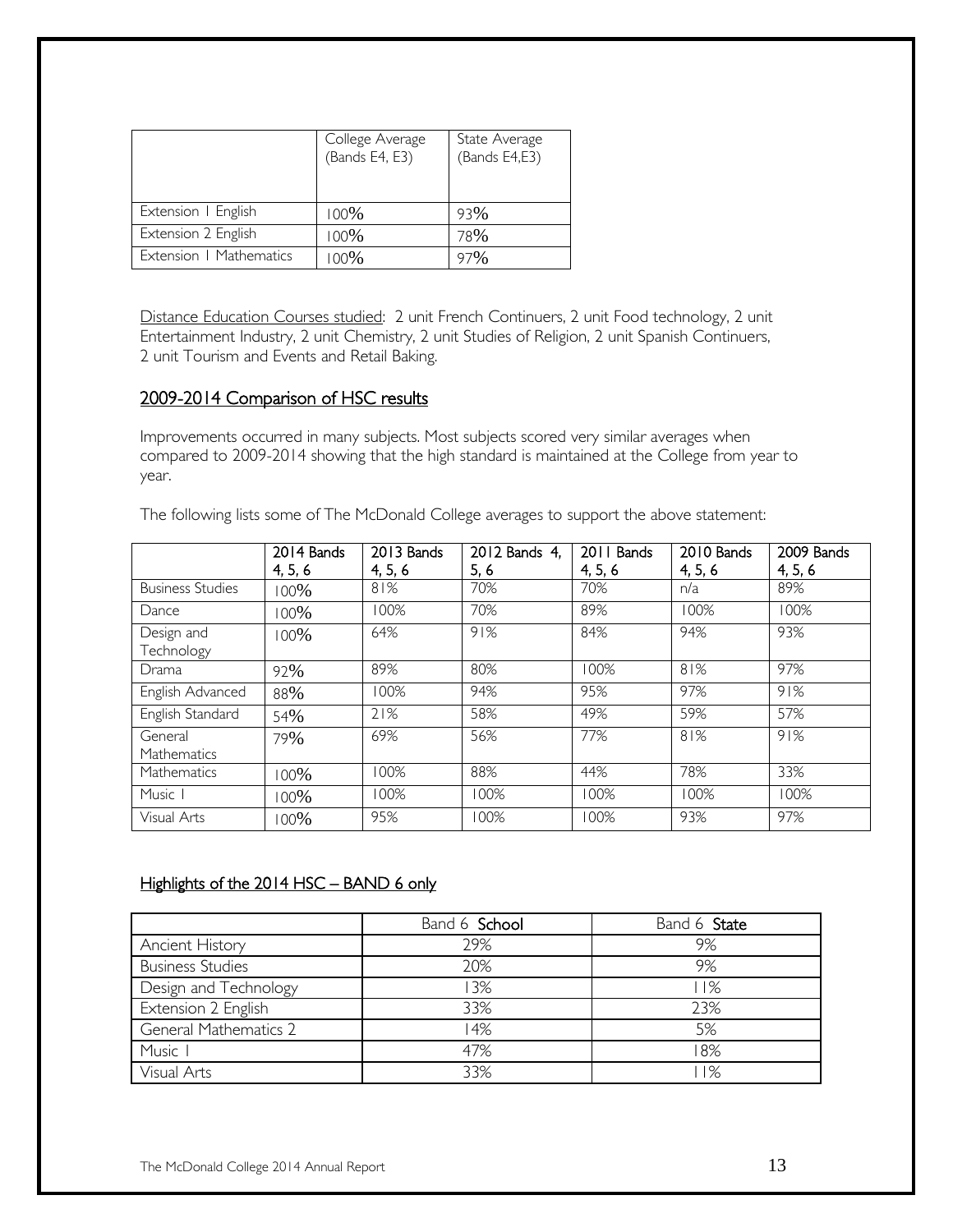#### Internal Grade Allocation – Records of School Achievement 2014

The formal Record of School Achievement credential was awarded by the BOSTES to one student.

|                       | Total<br>Number of<br><b>Students</b> |     |     |     |     |    |
|-----------------------|---------------------------------------|-----|-----|-----|-----|----|
| English               | 26                                    | 8%  | 46% | 39% | 7%  | 0% |
| <b>Mathematics</b>    | 26                                    | 19% | 20% | 46% | 15% | 0% |
| Science               | 26                                    | 11% | 31% | 50% | 4%  | 4% |
| History, Civics and   | 26                                    | 15% | 15% | 50% | 20% | 0% |
| Citizenship           |                                       |     |     |     |     |    |
| Geography, Civics and | 26                                    | 19% | 58% | 19% | 4%  | 0% |
| Citizenship           |                                       |     |     |     |     |    |

Year 12 students attaining Year 12 certificate or equivalent VET qualification:

| Year 12 | Qualification/Certificate | Percentage of students |
|---------|---------------------------|------------------------|
| 2014    | <b>HSC</b>                | 86%                    |
| 2014    | Pathways to HSC           | 4%                     |

#### Senior Secondary Outcomes

Enrolments in vocational courses are documented on the My School website:

<http://www.myschool.edu.au/>

M. Contos Director of Curriculum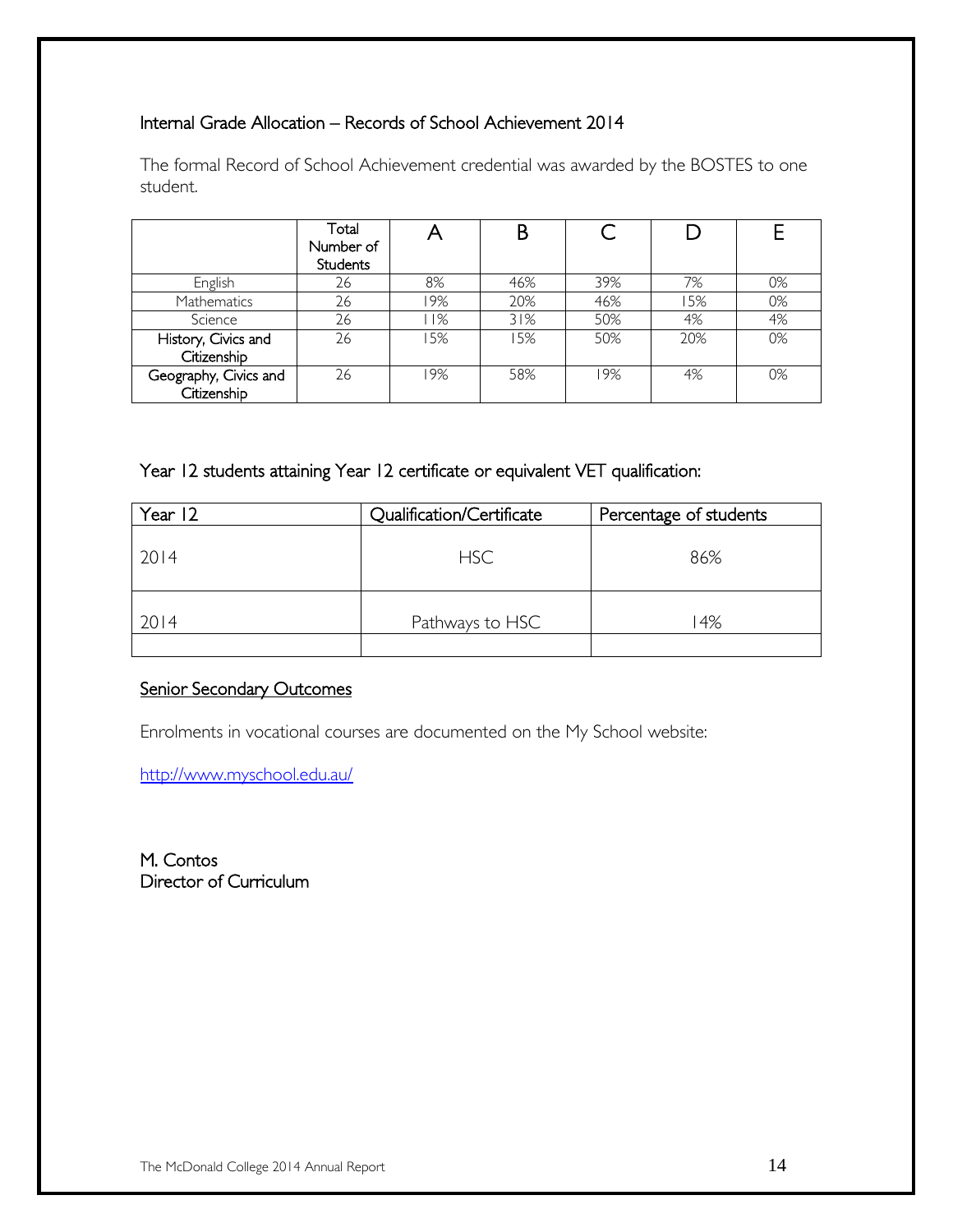# Theme 5: Teacher Qualifications and Professional Learning

#### Professional Learning

The College Executive participated in Leadership Seminars conducted by the Association of Independent Schools. All the teaching staff participated in professional development on the College development days throughout the year.

- Circles Training (Staff Day)
- First Aid (Staff Day)

In addition the following professional development activities were undertaken by staff throughout 2014.

| Subject           | <b>Course Details</b>                                                             | Number of | Number of                |
|-------------------|-----------------------------------------------------------------------------------|-----------|--------------------------|
|                   |                                                                                   | Courses   | <b>Teachers Attended</b> |
| Dance             | Dance Stage 6 Course Prescriptions HSC                                            |           |                          |
|                   | 2015-2017: Core Appreciation                                                      |           |                          |
| Dance             | Lester Horton Dance Masterclass and                                               |           |                          |
|                   | Repertoire Workshops                                                              |           |                          |
| English           | Teaching English Grammar                                                          |           |                          |
| English           | Visual Literacy in K-6 English                                                    |           |                          |
| Executive/General | Anticipate the Future: Building Better                                            |           |                          |
|                   | Learning Spaces                                                                   |           |                          |
| Executive/General | Director of Studies Conference                                                    |           |                          |
| Executive/General | NSW Small Schools Conference                                                      |           | 2                        |
| Executive/General | Senior First Aid                                                                  |           |                          |
| Executive/General | Best Practice on Progressive Reporting                                            |           |                          |
| Executive/General | Supporting Teachers Through                                                       |           |                          |
|                   | Accreditation - Experienced Teachers                                              |           |                          |
| Executive/General | Better Assessment: Improving Feedback,                                            |           |                          |
|                   | Reducing Correction                                                               |           |                          |
| Executive/General | Classroom Observations and Critical                                               |           |                          |
|                   | Feedback                                                                          |           |                          |
| Executive/General | Nationally Consistent Collection of Data                                          |           |                          |
|                   | Training Workshop                                                                 |           |                          |
| Learning Support  | Multilit - Train the Trainer Word Attack                                          |           |                          |
|                   | Skills Extension                                                                  |           |                          |
| Learning Support  | Multilit Reading Tutor Program                                                    |           |                          |
| Learning Support  | Multilit Tutor Program                                                            |           |                          |
| Primary           | Implementing the NSW Syllabus for                                                 |           | $\overline{2}$           |
|                   | Australian Curriculum English K-10 in                                             |           |                          |
|                   | Primary classrooms                                                                |           |                          |
| Primary           | Live Life Well @ School                                                           |           | 2                        |
| Primary           | Teaching Struggling Students in Primary                                           |           |                          |
|                   | Maths                                                                             |           |                          |
| Visual Art        | Semi Permanent                                                                    |           |                          |
| Visual Art        | Deus Ex Photographic and Digital Media                                            |           | $\overline{2}$           |
|                   | Conference                                                                        |           |                          |
|                   | The average expenditure per teacher on professional learning in 2014 was \$332.21 |           |                          |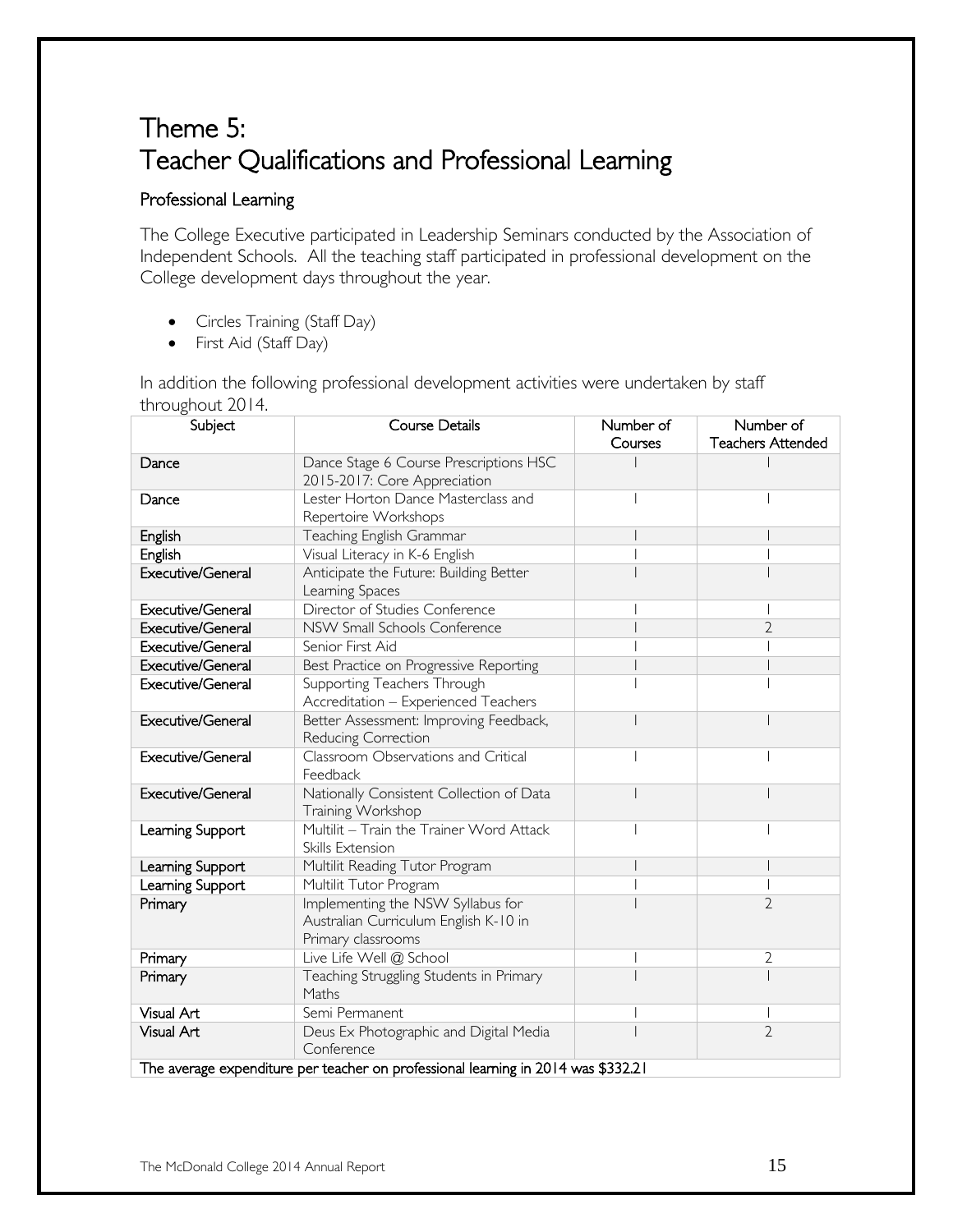### Teaching standards /qualifications

| Category                                                                                                                                                                                                           | Number of Teachers |
|--------------------------------------------------------------------------------------------------------------------------------------------------------------------------------------------------------------------|--------------------|
| Teachers who have teaching qualifications from a higher<br>education institution within Australia or as recognised<br>within the National Office of Overseas Skills Recognition<br>(AEI-NOOSR) guidelines, or      | 33                 |
| Teachers who have qualifications as a graduate from a<br>higher education institution within Australia or one<br>recognised within the AEI-NOOSR guidelines but lack<br>formal teacher education qualifications or |                    |

Total teacher numbers are listed on the My School website:

[http://www.myschool.edu.au](http://www.myschool.edu.au/)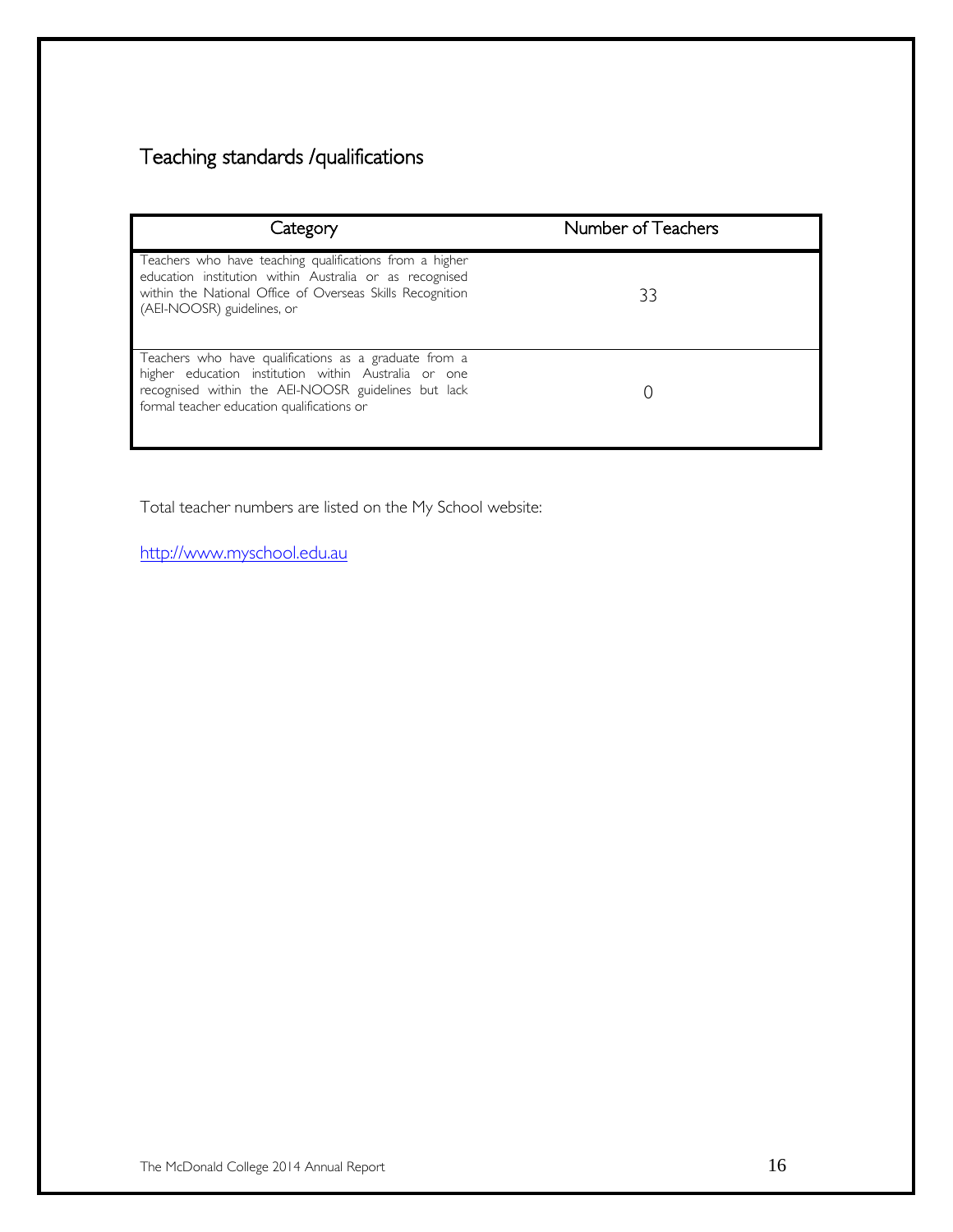# Theme 6: Workforce Composition

Workforce composition as per the My School website:

[http://www.myschool.edu.au](http://www.myschool.edu.au/)

The College workforce in 2014 did not include any Indigenous staff.

| School staff 2014                       |      |
|-----------------------------------------|------|
|                                         |      |
| Teaching Staff                          | 33   |
| Full-time equivalent teaching staff     | 25.4 |
| Non-teaching staff                      | つつ   |
| Full-time equivalent non-teaching staff | 3.8  |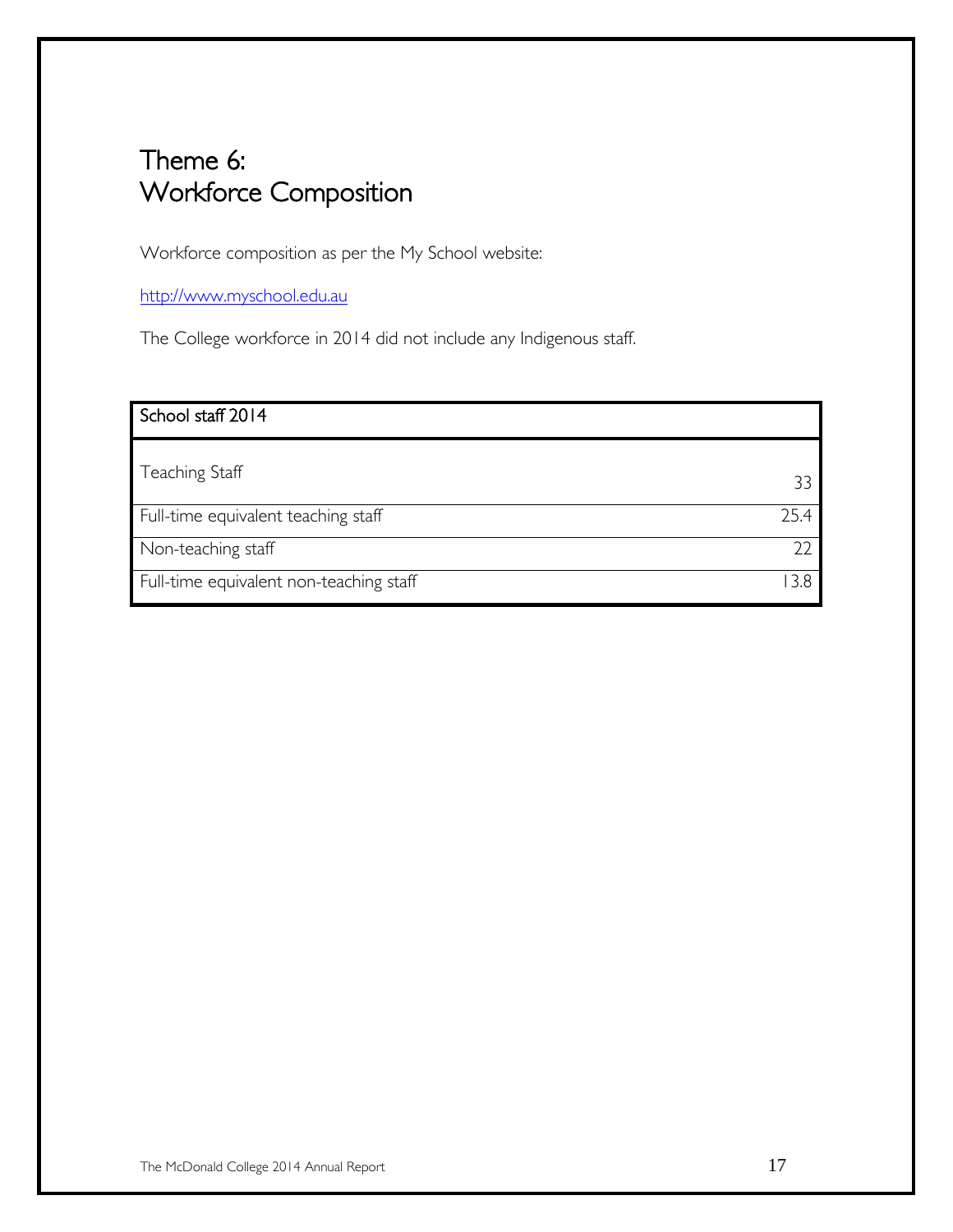# Theme 7: Student Attendance, and Retention Rates and Post-school destinations in secondary schools

#### Student attendance rates

For the whole College student attendance rates please refer to the college's data on the My Schools website:

[http://www.myschool.edu.au](http://www.myschool.edu.au/)

| Year       | Attendance |
|------------|------------|
| <b>Y03</b> | 90.1%      |
| <b>Y04</b> | 96.3%      |
| <b>Y05</b> | 93.2%      |
| Y06        | 92.8%      |
| <b>Y07</b> | 92.6%      |
| <b>Y08</b> | 92.1%      |
| Y09        | 90.0%      |
| Y10        | 86.8%      |
| YII        | 87.2%      |
| Y12        | 91.3%      |

2014 Student Attendance Rate

| ≏raσe<br>$\sim$ |  |
|-----------------|--|

#### Management of Student Non Attendance

The College Attendance Policy – Students outlines the management of student nonattendance. Unexplained absences from the College are followed up in an appropriate manner with the student and parent or guardian. The College telephones parents of students who are absent on the day of the absence. Parents are required to provide a written explanation for each absence and they are followed up if this is not provided in a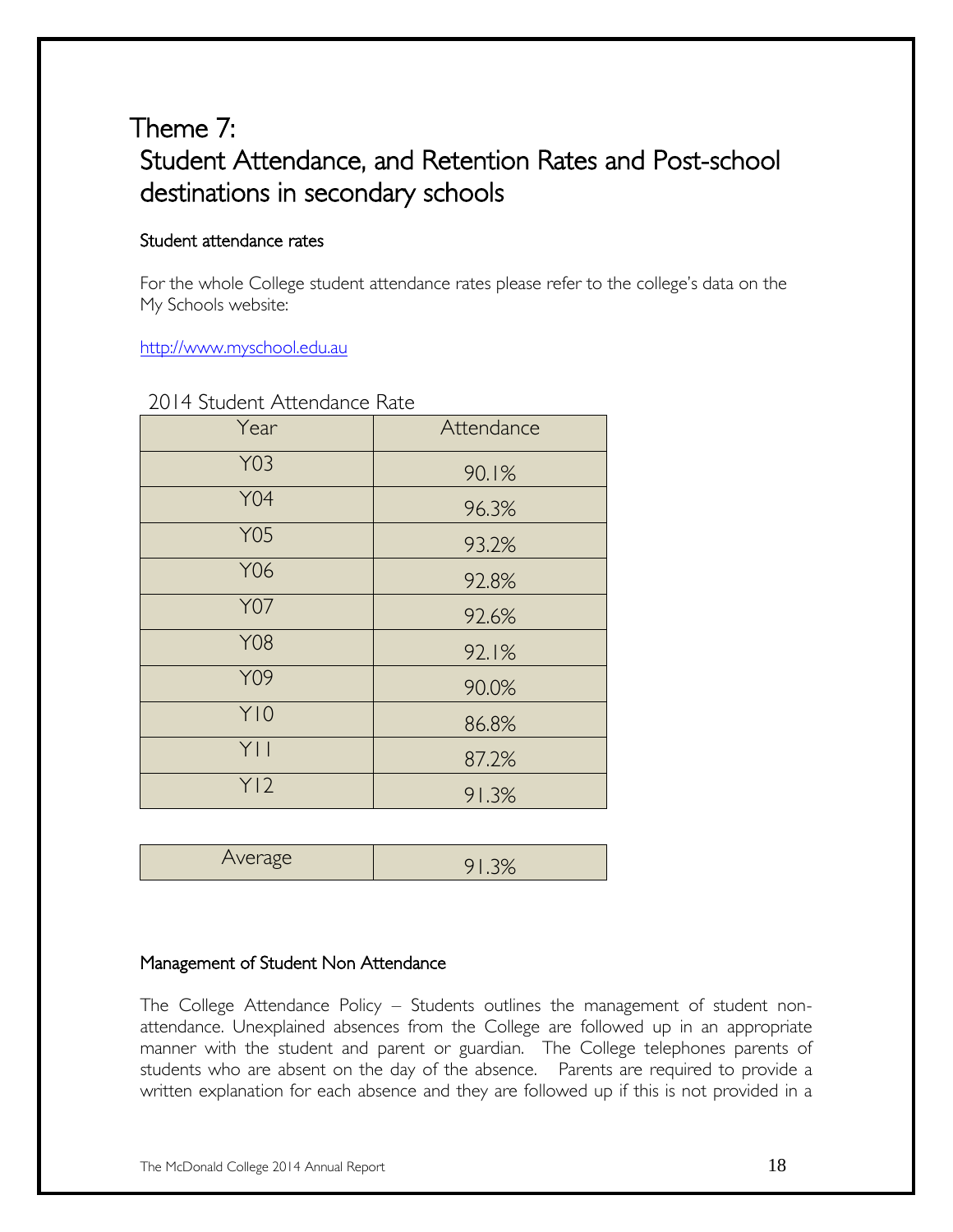timely fashion. Absences are monitored and parent and student conferences are held to resolve any non-attendance.

All student absences are recorded in our database and are available for staff.

Mandatory reporting procedures apply where absences are extended or the student is considered at risk.

### Post-School destinations in Secondary Schools

Seventy (70%) percent of the 2012, Year 10 cohort completed Year 12 in 2014 at the College. Based on the information provided when these students left the College it was to follow the pathways as below:

| Vocational Training (performing arts eg Australian Ballet School) | 58%    |
|-------------------------------------------------------------------|--------|
| <b>TAFE</b>                                                       | 28%    |
| Other secondary schools                                           | $14\%$ |

Some students working at an elite level in Classical Ballet in the Year 10, 2012 cohort took the option of the professional training course in AIBA (Australian International Ballet Academy) offered by the College. Combined with their ballet training, these students study Pathways to the HSC.

Our 2014 Graduates continued on to University, TAFE, professional performing arts engagements, further education or pursued full-time employment. University offers made to the Class of '14 included but not limited to:

B. Arts, B Science, B Commerce, B Mid East & Central Asian Studies,

B. Journalism, B. Medical Science, B Liberal Arts and Science,

B. Chiropractic Science.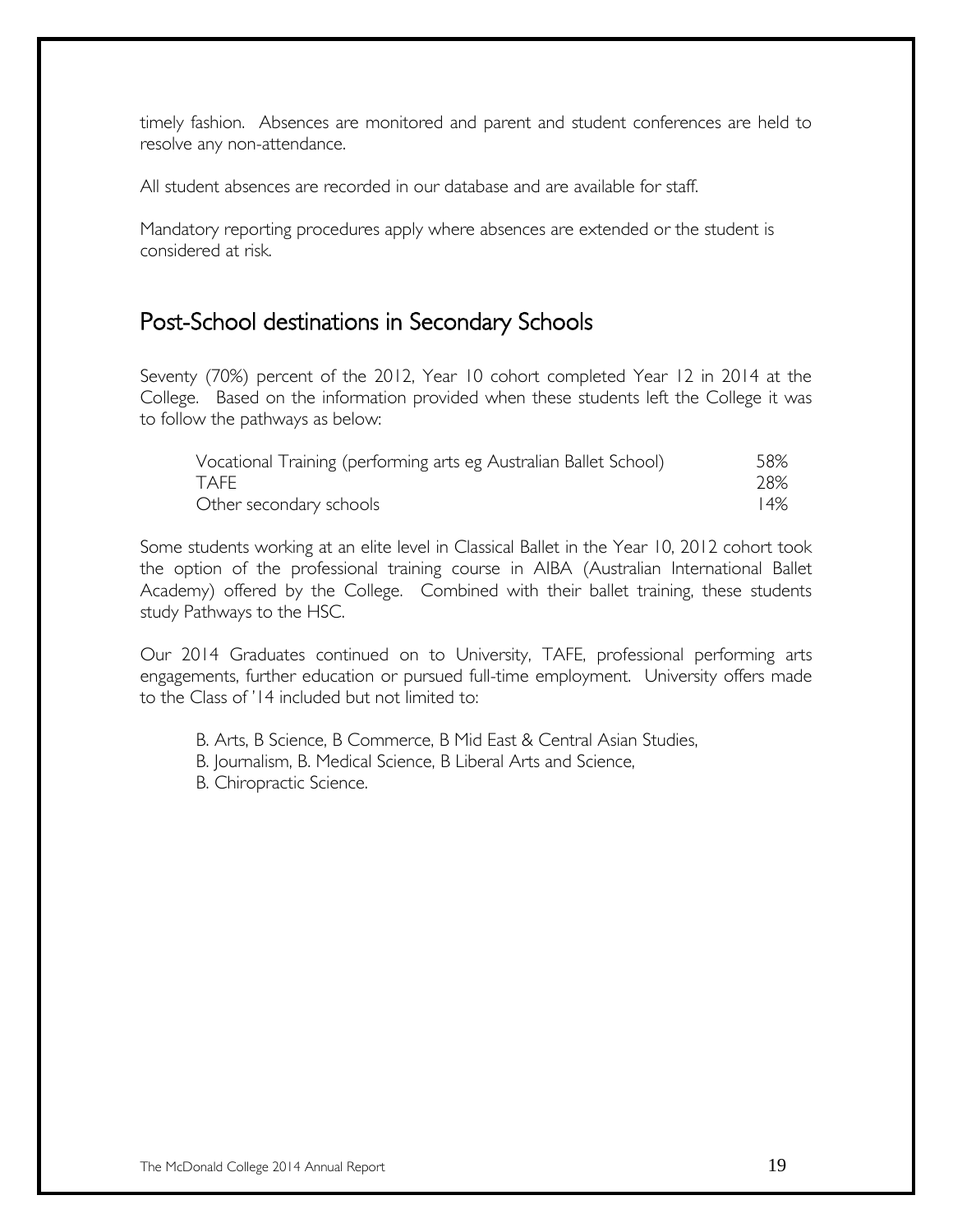# Theme 8: Enrolment Policies

### Enrolment Policy

#### **INTRODUCTION**

The McDonald College is a Primary to Year 12 school catering in particular for children who are gifted in performance, whether in one or more of the performing arts or in sport and wish to integrate their passion for performance with a rigorous academic education. The College takes girl boarders from Year  $7 - 12$ . Children attending the school must commit to a regimen of one and a half hours (primary) or two hours (secondary) training daily in their area of specialty. Subject to these constraints arising from the College's unique special studies programme, the College is open to accept boys and girls of all races and creeds. While the College does not suit all children, there is no reason in principle that children with disabilities cannot be eligible to enrol. Indeed, the College has since its inception enrolled a number of students with disabilities.

This policy gives guidance on enrolment criteria and procedures to those within the College community and to those contemplating enrolment. While the policy is as comprehensive as possible, there will inevitably be some situations which are not specifically covered. In such instances, it is the Principal's responsibility to decide the appropriate course to take in the circumstances.

#### LEGISLATIVE FRAMEWORK

*Disability Discrimination Act Disability Standards for Education Race Discrimination Act Anti-Discrimination Act*

These Acts and Standards make it unlawful to discriminate against a person on the grounds of their disability or race by refusing to enrol them at the College. The College is committed to fulfilling its obligations under the law in this Enrolment Policy.

#### **DEFINITIONS**

Throughout this policy, unless the context requires otherwise:

parents, includes guardians or any other person who has applied to have a child entered on the waiting list or enrolled at the College and, where the child has only one parent, means that parent.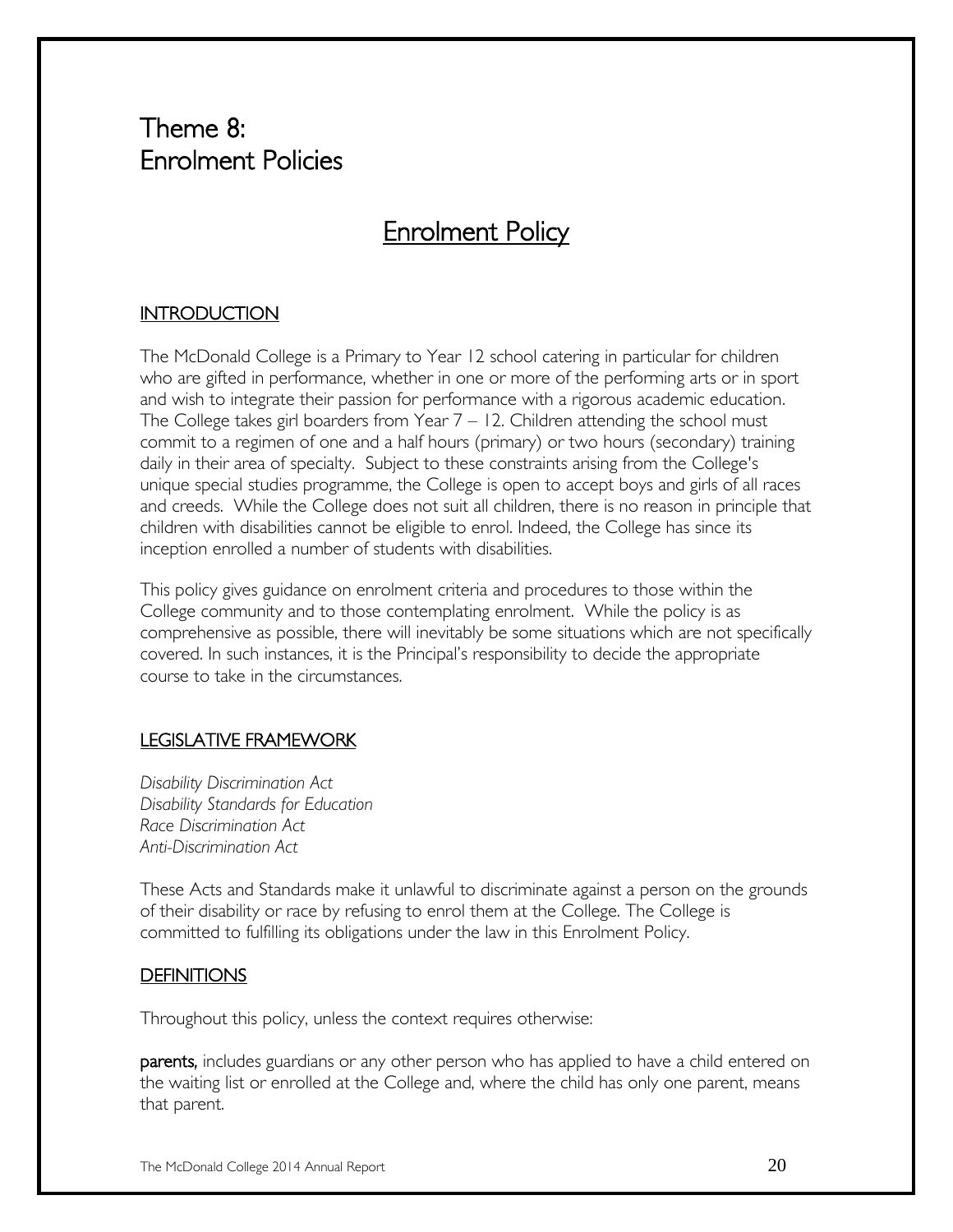disability, in relation to a child, means:

- (1) total or partial loss of the child's bodily or mental functions; or
- (2) total or partial loss of a part of the body; or
- (3) the presence in the body of organisms causing disease or illness; or
- (4) the presence in the body of organisms capable of causing disease or illness; or
- (5) the malfunction, malformation or disfigurement of a part of the child's body; or
- (6) a disorder or malfunction that results in the child learning differently from a child without the disorder or malfunction; or
- (7) a disorder, illness or disease that affects a child's thought processes, perception of reality, emotions or judgment or that results in disturbed behaviour.

#### ENROLMENT PROCESS

#### New Enquiries

The Registrar will send everyone enquiring about enrolment details of the procedure for enrolment at the College including:

A Prospectus (available electronically or in hard copy)

A statement about the College Fees

An Application for Registration

#### Waiting Lists

The Principal through the Registrar, is responsible for the maintenance of waiting lists for entry to the College.

Names of children will be entered on the appropriate waiting list when their parents or a parent return:

- (1) the Application for Registration;
- (2) a non-refundable Application Fee of one hundred and ten dollars (\$110) if the applicant is an Australian citizen or two hundred and fifty dollars (\$250) for an overseas applicant;
- (3) copies of the child's last two school reports;
- (4) copies of NAPLAN results;
- (5) copies of certificates of achievements in the performing arts or sport, such as examinations passed or eisteddfod results;
- (6) all medical, psychological or other reports about the child in their possession or control;
- (7) two personal references, one for the student and one for the family; and
- (8) a full length photograph in dance attire if a dancer or portrait photograph if an actor, musician or sportsperson.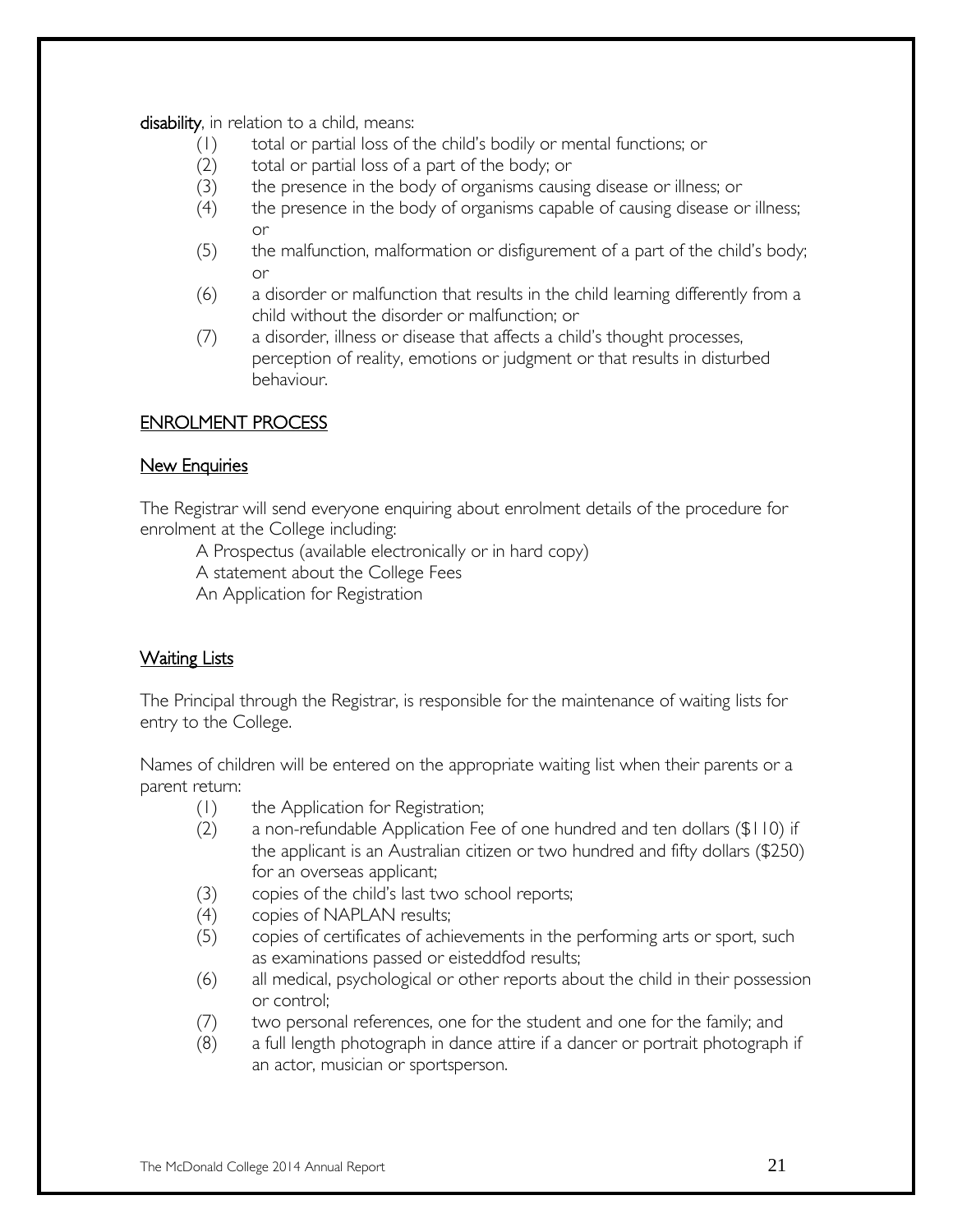Failure to provide all required information may result in the College declining to enter the child's name on the appropriate waiting list or delaying such entry, and may also result in the College declining or delaying the child's enrolment.

#### Assessment Process

The College will undertake an assessment process at some time decided by the College after a child's name has been entered on the waiting lists.

#### Interview and request for information

As part of the assessment process the College:

- 1. may arrange for a child on the waiting list to undertake a pre-enrolment test at the College; and
- 2. will invite the parents of a child on the waiting list to attend an interview at the College with the Principal or a senior member of staff appointed by the Principal. At the interview, among other things, the College's representative will:
	- (a) inform the parents of their responsibility to the College in relation to fees and will ascertain their ability to afford the current fees;
	- (b) will seek to establish that the expectations and commitments of the parents are consistent with the vision, values, goals, policies and resources of the College.

In considering all prospective enrolments, the College may:

- 1. ask for further information about the child, such as for the child's medical or psychological reports; and
- 2. ask parents to authorise the Principal or her delegate to contact:
	- (a) the Principal of the child's previous school to confirm information pertaining to the child;
	- (b) any medical or other personnel considered significant for providing information pertaining to the needs of the child.

#### Unacceptable behaviour

Where information obtained by the College suggests a profile of wilful misconduct, illegal activities or strong anti-social behaviours that indicate that the child's enrolment at the College is likely to be detrimental to other students, the staff or the College, notwithstanding that the child be the sibling of a current student, the Principal may decline to proceed any further with the enrolment process.

#### Disability

Where a child has declared education support needs or a disability or other information has come to light indicating a possible need for education support services or for some measures or actions to assist the child to participate in the College's courses or programmes or to use the College's facilities or services, the College will make an initial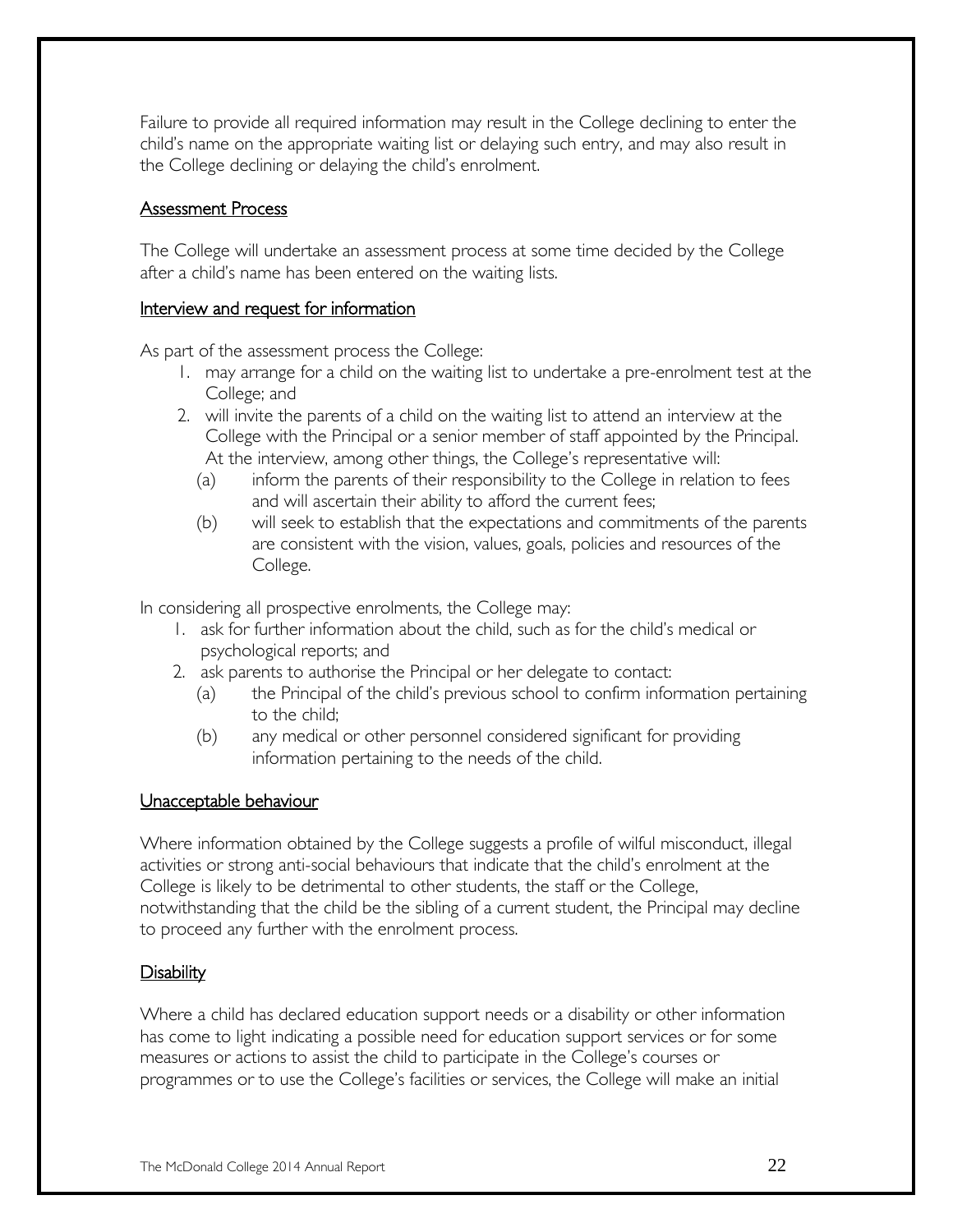assessment of the child's needs. This will include consultation with the child or the child's parents. In addition, the Principal may:

- (a) require the parents to obtain medical, psychological or other reports from specialists outside the College;
- (b) obtain an independent assessment of the child.

Any assessments or reports required from non-school personnel will be at the parents' expense.

Where information obtained by the College indicates that the child has a disability, the Principal will seek to identify the exact nature of the child's needs and the strategies required to address them. Having obtained this information, the Principal will determine whether the child, if enrolled, would require some measures or actions to assist the child to participate in the College's courses or programmes or to use the College's facilities or services that are not required by students who do not have the child's disability. Where the Principal determines that the child would require some such measures or actions, the Principal will seek to identify whether those measures or actions required are reasonable in that they balance the interests of all parties affected.

In assessing whether a particular measure or action for a particular child is reasonable, the Principal will have regard to all the relevant circumstances and interests, including:

- a) the child's disability;
- b) the views of the child or the child's parents about:
	- i) whether the particular measure or action is reasonable;
		- ii) the extent to which the particular measure or action would ensure that the child was able to participate in the College's courses or programmes or to use the College's facilities or services on the same basis as a child without the disability;
- c) the effect of the measure or action on the child, including the effect on the child's:
	- i) ability to achieve learning outcomes; and
	- ii) ability to participate in courses or programmes; and
	- iii) independence;
- d) the effect of the particular measure or action on anyone else affected, including the College, its staff and other students;
- e) the costs and benefits of taking the particular measure or action.

The College will take measures and actions that are reasonable but will not necessarily take measures or actions that are unreasonable or that would impose unjustifiable hardship on the College. In determining whether taking the required measures or actions, even though they are reasonable, would impose unjustifiable hardship on the College, the Principal will take into account all relevant circumstances of the case, including:

(a) the nature of the benefit or detriment likely to accrue or be suffered by any persons concerned (including other students, staff, the College, the child, the family of the child, and the College community); and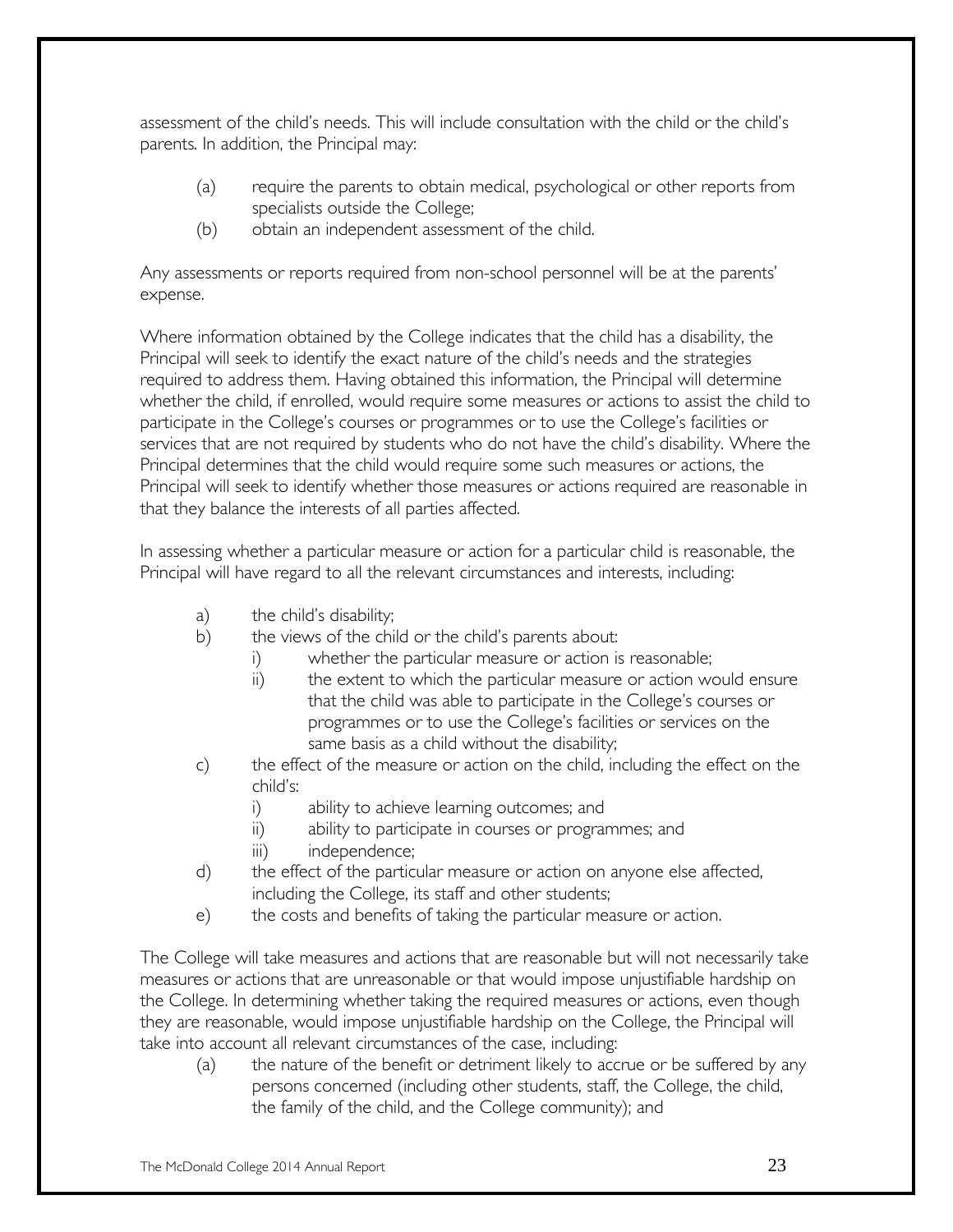- (b) the effect of the disability of the child; and
- (c) the College's financial circumstances and the estimated amount of expenditure required to be made by the College.

Where the Principal determines that the enrolment of the child would require the College to take unreasonable measures or actions to ensure that the child is able to participate in the College's courses or programmes, or to use the College's facilities and services, on the same basis as a student without a disability, or would cause unjustifiable hardship, the Principal may decline to offer a place at the College.

#### Failure by parents to disclose information

The College reserves the right not to offer any child a place at the College or to defer the offer of a place to any child in its discretion but particularly when the parents, having been aware of their child's specific educational needs, decline to declare those needs or to withhold relevant information pertaining to their child.

The College also reserves the right to terminate an enrolment where there are not sufficient resources to deal with a child's needs and where the parents have not declared or have withheld known information pertaining to their child's needs.

#### Enrolment Offers and Acceptance

At the satisfactory conclusion of the assessment process, the College may make an offer to the parents to enrol the child. To accept the offer, the parents must in adherence with the date specified in the Letter of Offer deliver to the College:

- (1) the Acceptance Form;
- (2) the non-refundable enrolment deposit of two thousand dollars (\$2,000) for students in Years 3-10 or one thousand five hundred dollars (\$1,500) for students in Years 11-12.

Failure to reply within the required time may result in the position being re-offered where other children are waiting for entry to the College.

#### Offers for Provisional Enrolment

Where circumstances give rise to uncertainty on the part of the Principal, a provisional enrolment may be offered for a child for a set period of time.

Conditions applying to such provisional enrolment will be set out in writing. In these cases, either the parents or the Principal may terminate the enrolment with seven days' notice. In such circumstances, enrolment deposits will be refunded and College fees will be adjusted to cover the period of enrolment only. No penalties will apply.

This provision may not be applied in the case of children with a disability.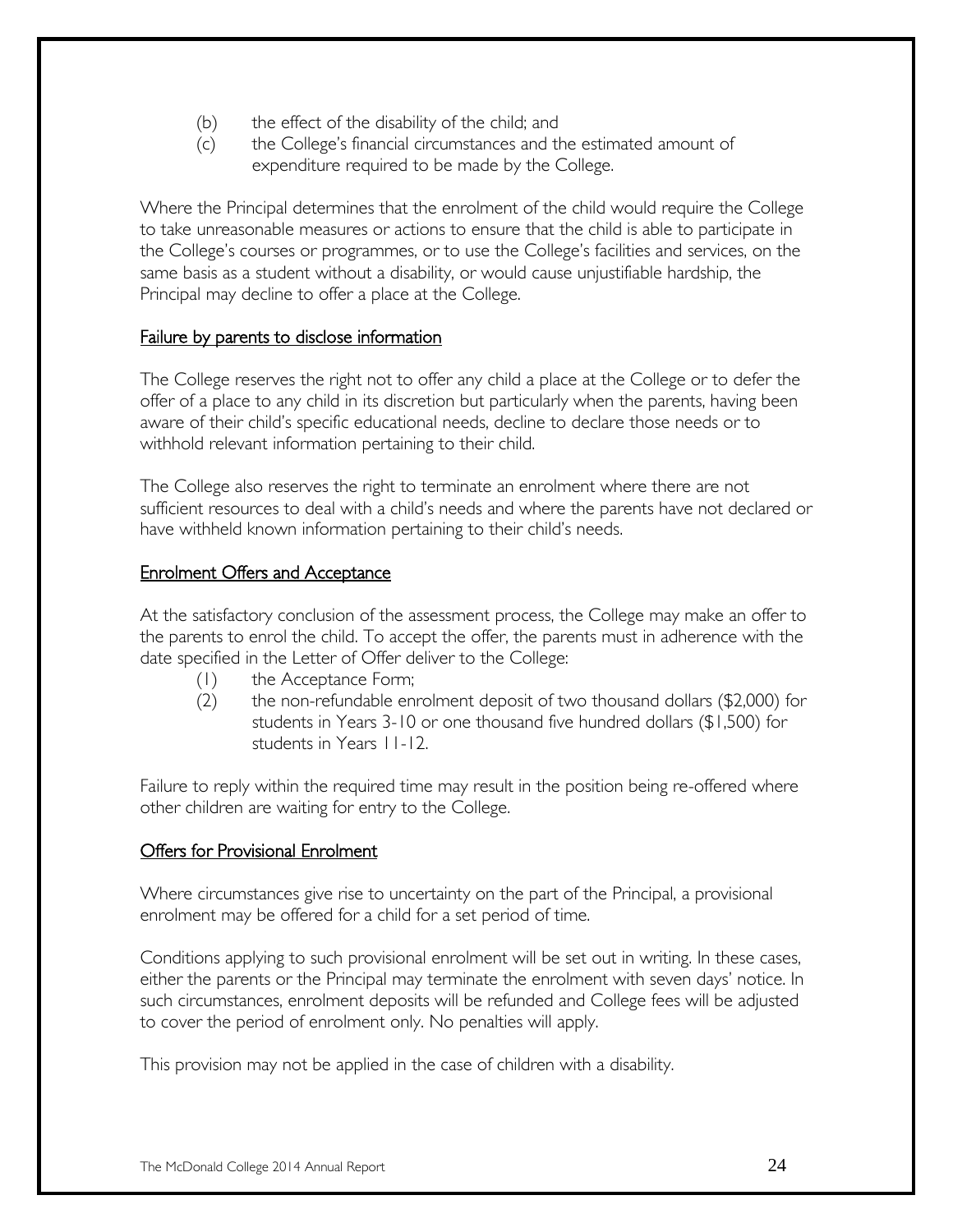#### Holding of Class Places

Places at the College will not be held for students who are withdrawn from the College for any longer than 10 months. Should the period of intended absence be less than 10 months, places may be held subject to College fees being maintained for the period of absence and the enrolment continuing to be eligible to attract Government subsidies.

#### Continuing Enrolment

Continuing enrolment is subject to the student's adherence to school rules (see enrolment contract, pastoral care policies, code of conduct policies and behaviour management policies) and payment of all school fees.

Characteristics of the student body

<http://www.myschool.edu.au/>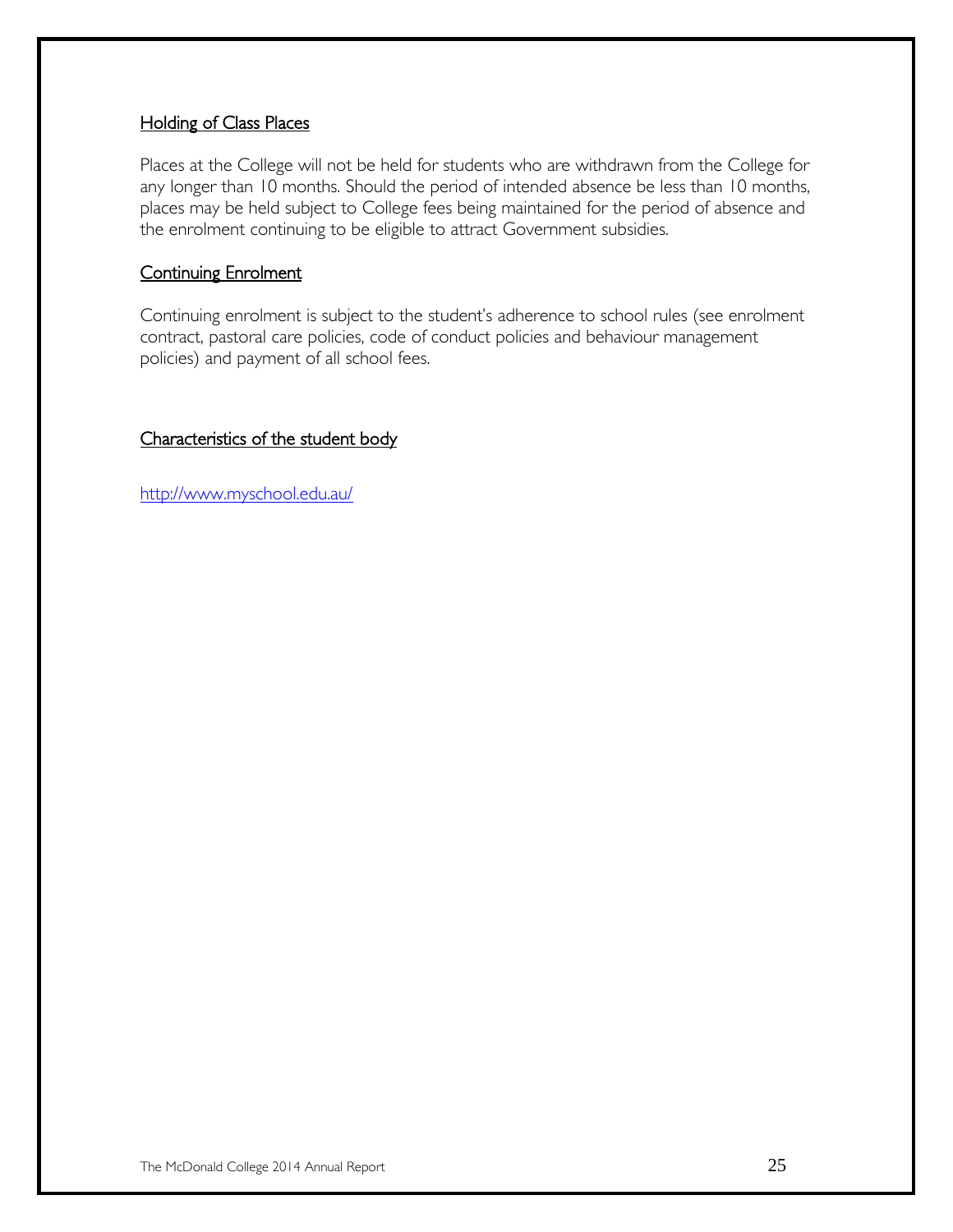# Theme 9:

### Other School Policies A. Student Welfare Policies

The College seeks to provide a safe and supportive environment to support the mental, physical and emotional wellbeing of students through programs that:

- Minimise risk of harm and ensure students feel secure
- Meet the personal, social and learning needs of the students.
- Provide early intervention programs for students at risk.
- Develop a sense of self-worth and foster personal development

The full text of the College's Student Welfare policies can be accessed by parents and students from the College Portal.

### B. Summary of Anti-bullying Policy

The McDonald College is committed to providing all students with an environment that is safe, supportive and caring; free from intimidation of any kind. Positive interaction and cooperation are encouraged where the individual and their personal property is respected. Students who are being bullied have the right to seek and receive help from their peers and adults. It is important that they realise that seeking such assistance is an appropriate and acceptable response.

For students this means:

- Being prepared to report any bullying that they are aware of, while at the same time working with the staff to stop it;
- Seeking by words and actions to create an environment where bullying behaviour is unacceptable;
- If one is a target of bullying it is essential that the individual does not assume that it is his or her own fault and that nothing will be done about it or that it cannot be prevented;
- Abiding by the code of students' Rights and Responsibilities as they appear in the Student and Parent Handbook and in the College Diary.

"Let us know" boxes are located around the College where students can also anonymously let us know if they have seen, heard or experienced behaviours which are inconsistent with the College ethos of tolerance and inclusion.

For staff this means:

- Every staff member, Year Coordinator, the Head of Pastoral Care, Deputy Principal and Principal plays a key role in creating a learning environment in which bullying is neither tolerated nor left unchallenged.
- Drawing on support services available such as;
	- the College Counsellor to support students who are victims of bullying behaviour as well as students who engage in bullying behaviour;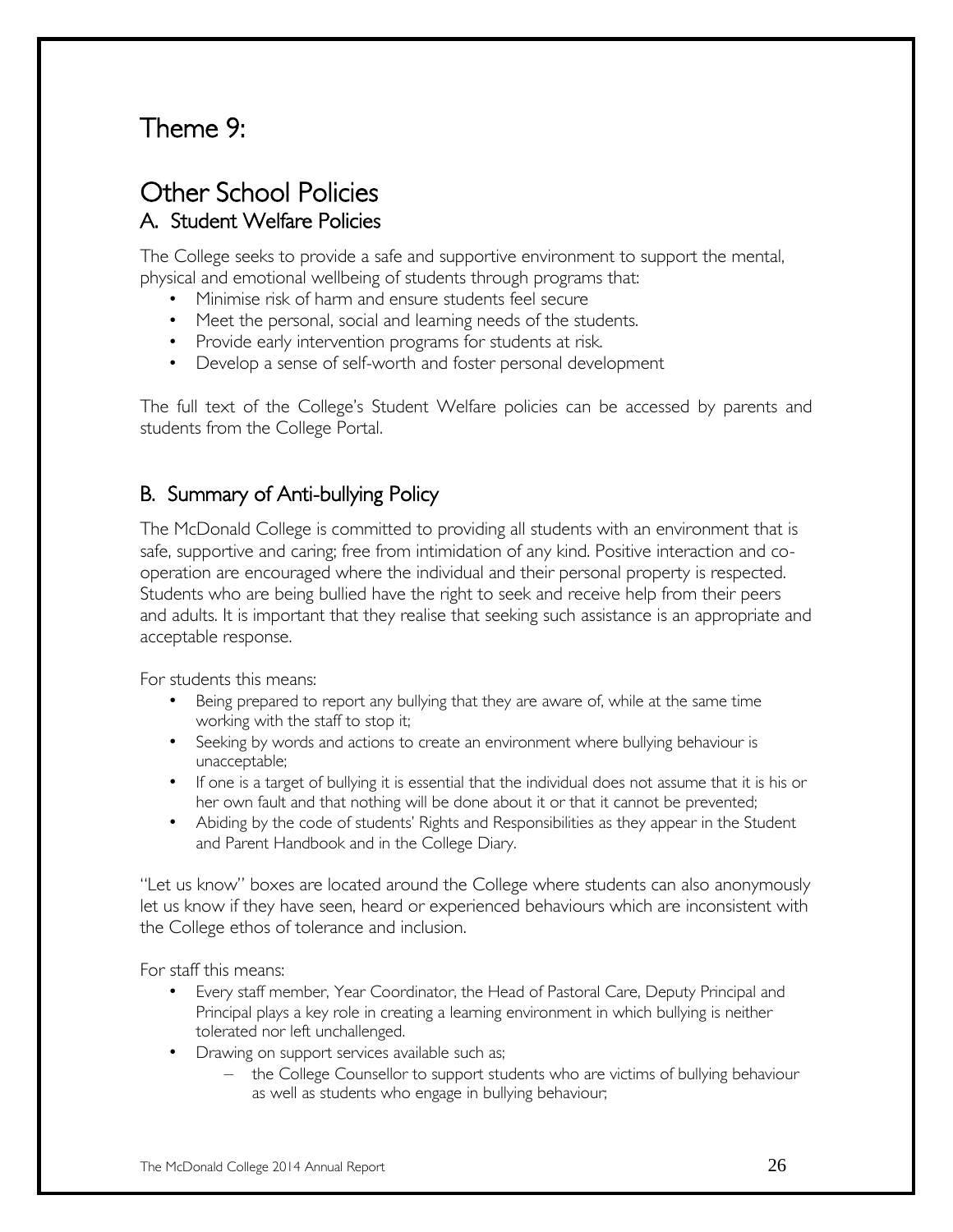– the School Liaison Police. Contact details of the Liaison Officer with responsibility for the College can be obtained from the Head of Pastoral Care or the Deputy Principal

The full text of the College's anti-bullying policy can be accessed by parents and students from the College Portal.

### C. Summary of Policies for Student Discipline

Procedural fairness is a basic right of all when dealing with authorities. Procedural fairness refers to what is sometimes described as the 'hearing rule' and the 'right to an unbiased decision'.

The 'hearing rule' includes the right of the person against whom an allegation has been made to:

- know the allegations related to a specific matter and any other information which will be taken into account in considering the matter;
- know the process by which the matter will be considered;
- respond to the allegations;
- know how to seek a review of the decision made in response to the allegations.

The 'right to an unbiased decision' includes the right to:

- impartiality in an investigation and decision making;
- an absence of bias by a decision-maker,"

The 'hearing rule' and the 'right to an unbiased decision' are integral elements of the College's discipline procedures especially where suspension or expulsion could be the outcome of disciplinary proceeding.

Students are required to abide by the College's Rules and to follow the directions of teachers and other people with authority delegated by the College.

Where a student disregards rules, disobeys instructions or otherwise engages in conduct which causes or may cause harm, inconvenience or embarrassment to the College, staff members or other students, the students may be subject to disciplinary action.

The disciplinary procedures undertaken by the College vary according to the seriousness of the alleged offence. Where the allegation, if proved, may result in suspension or expulsion, the student and parents will be informed of the allegations and procedural steps to be followed in dealing with the matter. In relation to all matters to be investigated, students will be informed of the nature of the allegation and given an opportunity to respond to the allegations.

The penalties imposed vary according to the behaviour and the prior record of the student. At the lower end of the scale, an admonition or detention may be appropriate. At the upper end of the scale, the behaviour could result in suspension or expulsion.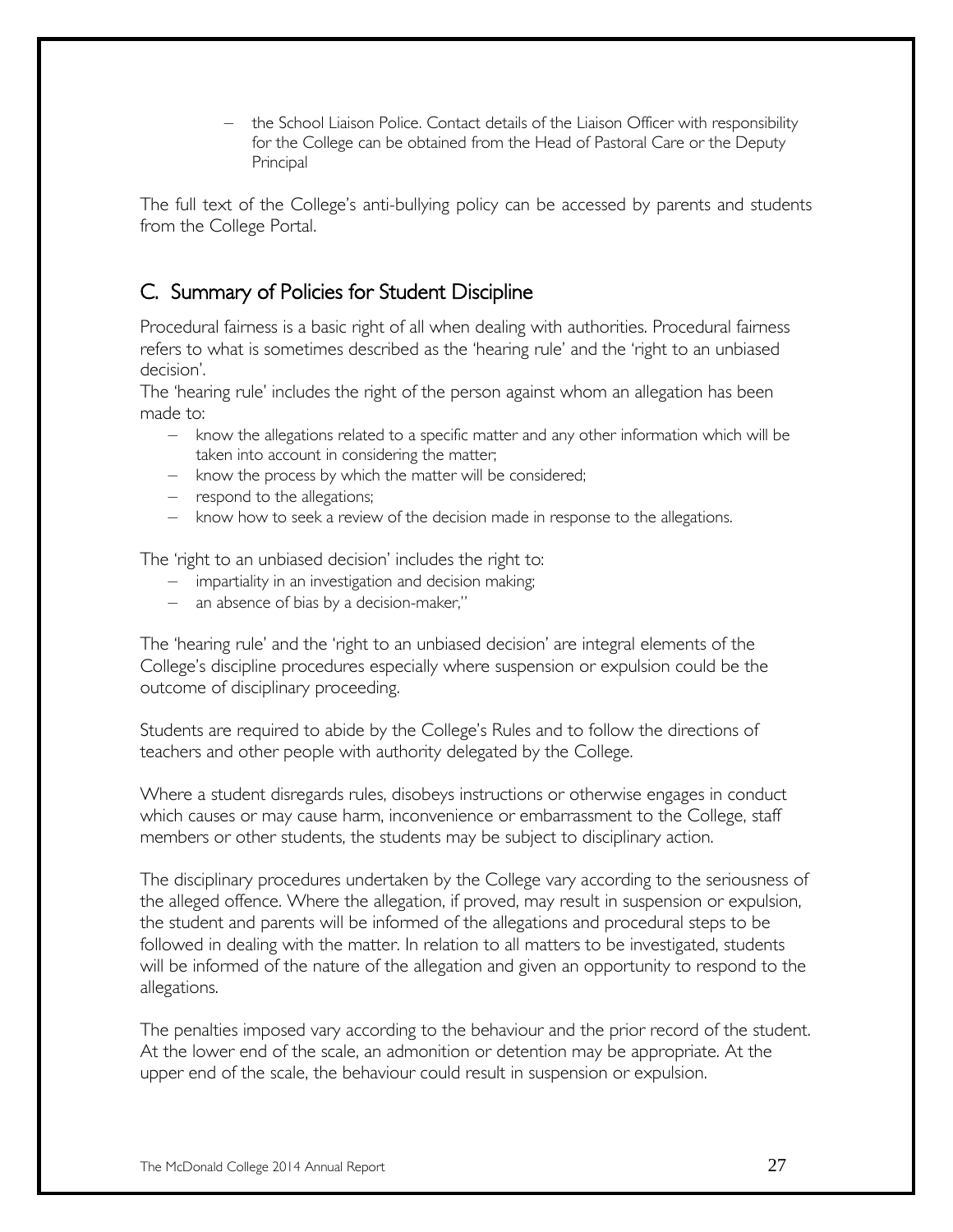The College doesn't not explicitly or implicitly sanction the administering of corporal punishment by non College persons, including parents, to enforce discipline at the College.

The College expressly prohibits corporal punishment and does not explicitly or implicitly sanction the administering of corporal punishment by non-school persons, including parents, to enforce discipline at the College.

As part of the College's evaluation of policies during 2013 our discipline procedures were reviewed and were published in Handbooks in 2014.

A full text of the College's discipline policy can be accessed from the College Parent Portal and College Staff Intranet. The five levels of discipline action are also outlined in the Student Diary.

### D. Summary of Policy for Complaints and Grievances

General Principles

- Teachers, students and parents are entitled to raise concerns and complaints
- The College has a transparent and clear process which provides the framework and structure within which such concerns/complaints can be raised.
- Consideration will be given to the level of seriousness before beginning the process.
- Consideration will also be given to determining the most appropriate staff member for initial contact within the College.
- All efforts are made to resolve the dispute at the most appropriate level.
- Procedural Fairness requires that both/all parties have the opportunity to have their case heard.
- Individual cases are considered on their own merits and within the context of the pressures and demands on families and schools
- Appropriate confidentiality should be respected by all parties
- The role of the College Council and its' Chair is one of governance and not day-to-day College management. Grievance disputes should not start at the Board level unless the subject of the dispute is the College Principal herself/himself. Only in such a situation should the matter be referred to the Chairman of the Council who will raise the issue with the College Principal.

#### Procedural Fairness

Procedural Fairness ensures that everyone should have access to an "unbiased decision". Any person against whom a complaint has been made has the right to:

1. Know the allegations related to the specific matter and any other facts which could be taken into account in the consideration of the matter

2. Know the process by which the complaint will be considered

3. Be aware of the range of possible consequences resulting from the decisions made

4. Have an opportunity to respond to any allegations or complaint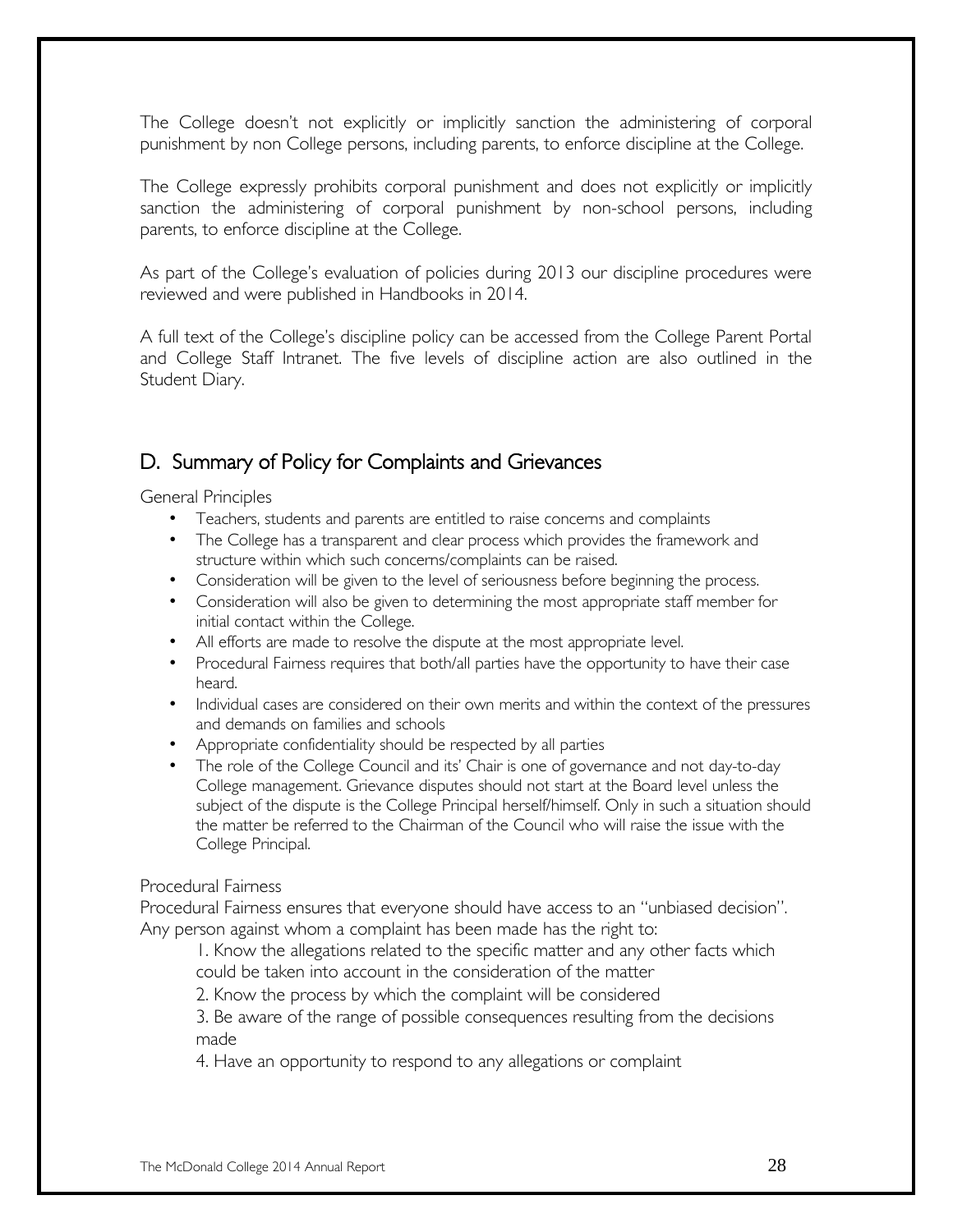5. Be given an opportunity to have a "preliminary decision" reviewed if there are additional issues which could be considered in mitigation before the preliminary decision is confirmed

Where there are Statutory requirements for the management and response to complaints, eg for overseas students, College policies and procedures adhere to all requirements

The College does not act on any anonymous complaint, unless it involves a possible allegation of 'reportable conduct'

The full text of the College's complaints and grievance resolution policy can be accessed by parents and students from the College Portal.

| Policy                                     | Changes in 2014                                                                                                                                                                                          | Access to full text                                                                  |
|--------------------------------------------|----------------------------------------------------------------------------------------------------------------------------------------------------------------------------------------------------------|--------------------------------------------------------------------------------------|
| Student Welfare<br>Child Protection Policy | incorporated updated requirements from<br>the NSW Ombudsman's Office and<br>Office of the Children's Guardian                                                                                            | 2014 Staff Handbook -<br>$\bullet$<br>available on the College<br>intranet           |
| Overseas Students Policy                   | incorporated updated requirements from<br><b>CRICOS</b>                                                                                                                                                  | 2014 Overseas Students<br>$\bullet$<br>Handbook - available on<br>the College Portal |
| <b>Boarding House Policies</b>             | updated to incorporate best practice<br>and advice from NSW BOSTES<br>inspectors                                                                                                                         | 2014 Boarding Booklet -<br>$\bullet$<br>available on the College<br>intranet         |
| Anti-bulllying                             | Incorporated the role of and processes<br>for contacting support services available<br>to the College community, including the<br>local police, School Liaison Officer and<br>the Youth Liaison Officer. | 2014 Staff Handbook -<br>$\bullet$<br>available on the College<br>intranet           |
| <b>Discipline</b>                          | updated to incorporate digital and<br>$\bullet$<br>technology related offences                                                                                                                           | Student diary<br>$\bullet$<br>2014 Parent Handbook                                   |
| Complaints and grievances resolution       | updated to incorporate Overseas Students<br>Ombudsman in appealing complaint and<br>grievance processes at the College                                                                                   | 2014 Overseas Students<br>$\bullet$<br>Handbook - available on<br>the College Portal |

As part of the College's preparation for Registration and Accreditation all College policies were reviewed and amended where appropriate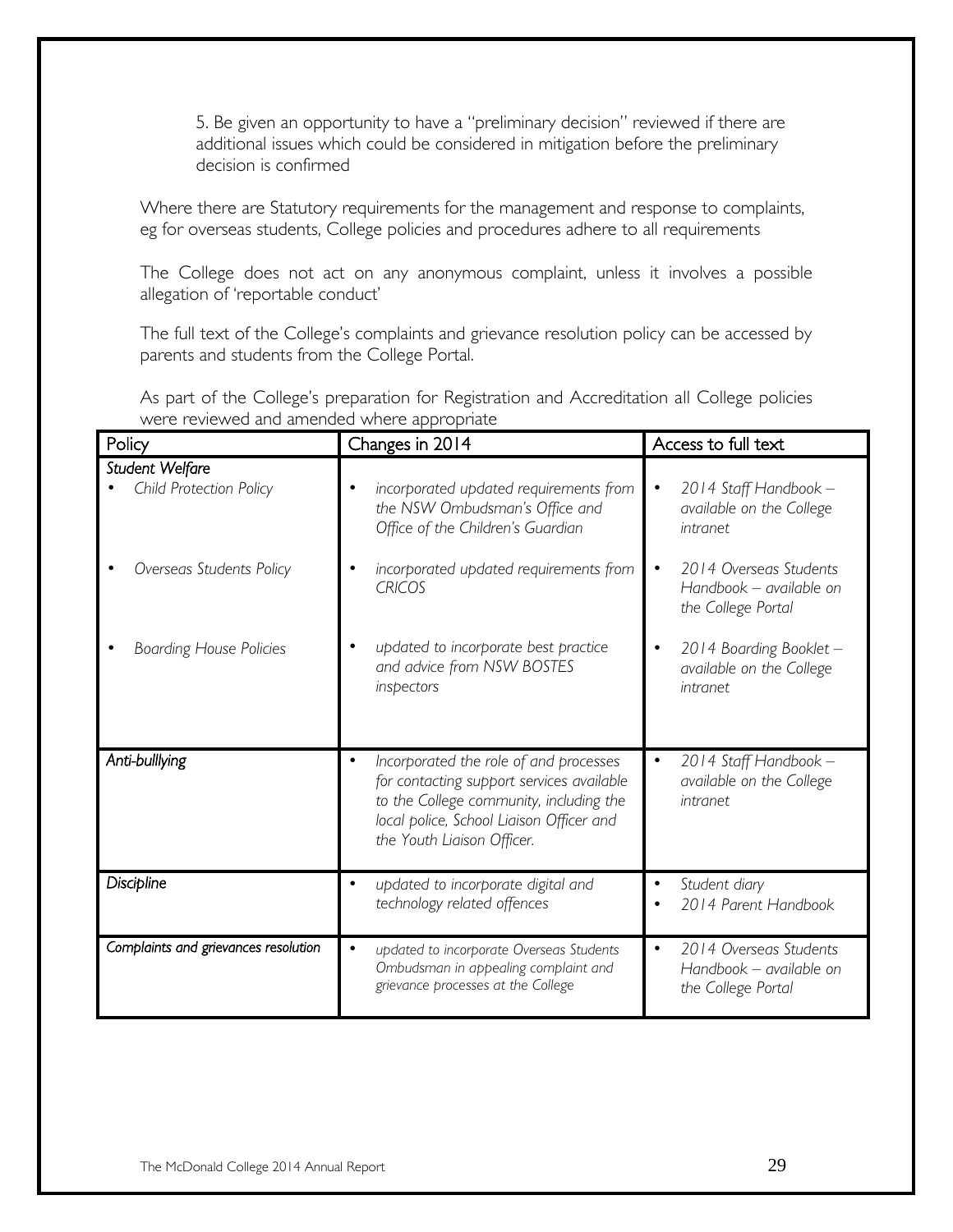# Theme 10: School Determined priority areas for Improvement

### Achievement of priorities identified in the College's 2013 Annual Report

| Area                        | Priorities                                                                                                                                                                                                                                                                                                                                                                                                                                                                                                                                                                                 | Achievements                                                                                                          |
|-----------------------------|--------------------------------------------------------------------------------------------------------------------------------------------------------------------------------------------------------------------------------------------------------------------------------------------------------------------------------------------------------------------------------------------------------------------------------------------------------------------------------------------------------------------------------------------------------------------------------------------|-----------------------------------------------------------------------------------------------------------------------|
| Teaching and<br>Learning    | • Amend the Secondary daily timetable to<br>allow for Home Room and DEAR time.<br>• Amend Secondary school reports to<br>graphically display:<br>1. Distribution of course grades<br>Distribution of examination marks<br>2.<br>providing parents with more<br>detailed information on their<br>child's progress relative to the<br>cohort.                                                                                                                                                                                                                                                | • Achieved<br>• Achieved                                                                                              |
|                             | • Amend Junior School reports to display<br>Effort relative to academic grades.<br>• Revision of the whole school homework<br>expectations.<br>• Development of improved assessment<br>practices and processes.<br>• Introduction of mandatory French language<br>for all Junior School students.<br>• Develop greater adaptation for individual<br>students in the Junior School.<br>• Introduce the new NSW Syllabuses for the<br>Australian Curriculum in English,<br>Mathematics and Science in the Junior<br>School.<br>• Introduce iSMART goals to the Performing<br>Arts programme. | • Achieved<br>• Ongoing<br>• Achieved<br>• Achieved<br>• Achieved and Ongoing<br>• Achieved and Ongoing<br>• Achieved |
| Student Welfare             | Provide PD for staff followed by<br>$\bullet$<br>introduction of the "Circles" programme<br>for improved student to student and<br>teacher to student communication.<br>Introduce 'Circles' into the Pastoral Care<br>program.<br>Introduction of student feedback facility.<br>Revise Staff Code of Conduct.                                                                                                                                                                                                                                                                              | Achieved<br>Achieved<br>Delayed to 2015<br>Achieved                                                                   |
| Facilities and<br>Resources | Update College Handbooks providing a<br>central repository for all pertinent policies<br>allowing ease of access for staff, parents<br>and students.<br>Upgrade of Parent Portal.<br>Complete an ICT Audit carried out by<br>external body.                                                                                                                                                                                                                                                                                                                                                | • Achieved<br>• Partially achieved and ongoing<br>• Achieved                                                          |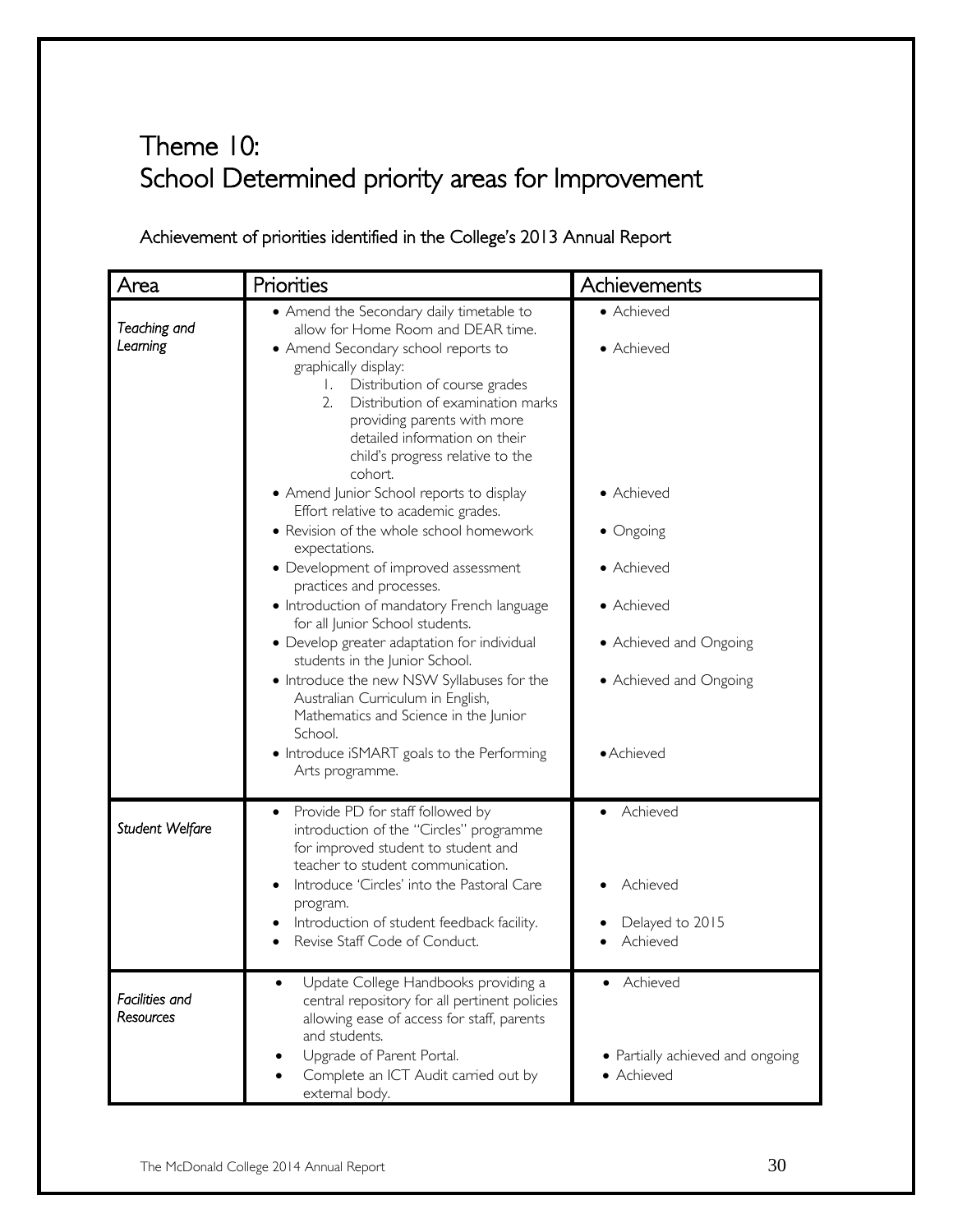|                                                     | Complete a BYOD Policy.<br>Increase the College's IT infrastructure to<br>support greater use of electronic teaching<br>and learning modes.<br>Acquire further resources to support the<br>teaching of the NSW Syllabuses | Ongoing<br>Deferred to 2015<br>Achieved and ongoing       |
|-----------------------------------------------------|---------------------------------------------------------------------------------------------------------------------------------------------------------------------------------------------------------------------------|-----------------------------------------------------------|
|                                                     | incorporating the Australian Curriculum as<br>required.<br>Complete Settlement on the sale of<br>surplus land at southern end of our<br>property.<br>Design and construct the new College<br>Boarding House.              | Achieved<br>Design achieved; building<br>deferred to 2015 |
| Literacy and<br>Numeracy<br>National<br>Partnership | Increased use of data to inform Numeracy<br>programs and interventions.<br>Increased use of data to inform Literacy<br>$\bullet$<br>programs and interventions.                                                           | Achieved<br>Achieved                                      |

M.P. Kohler Principal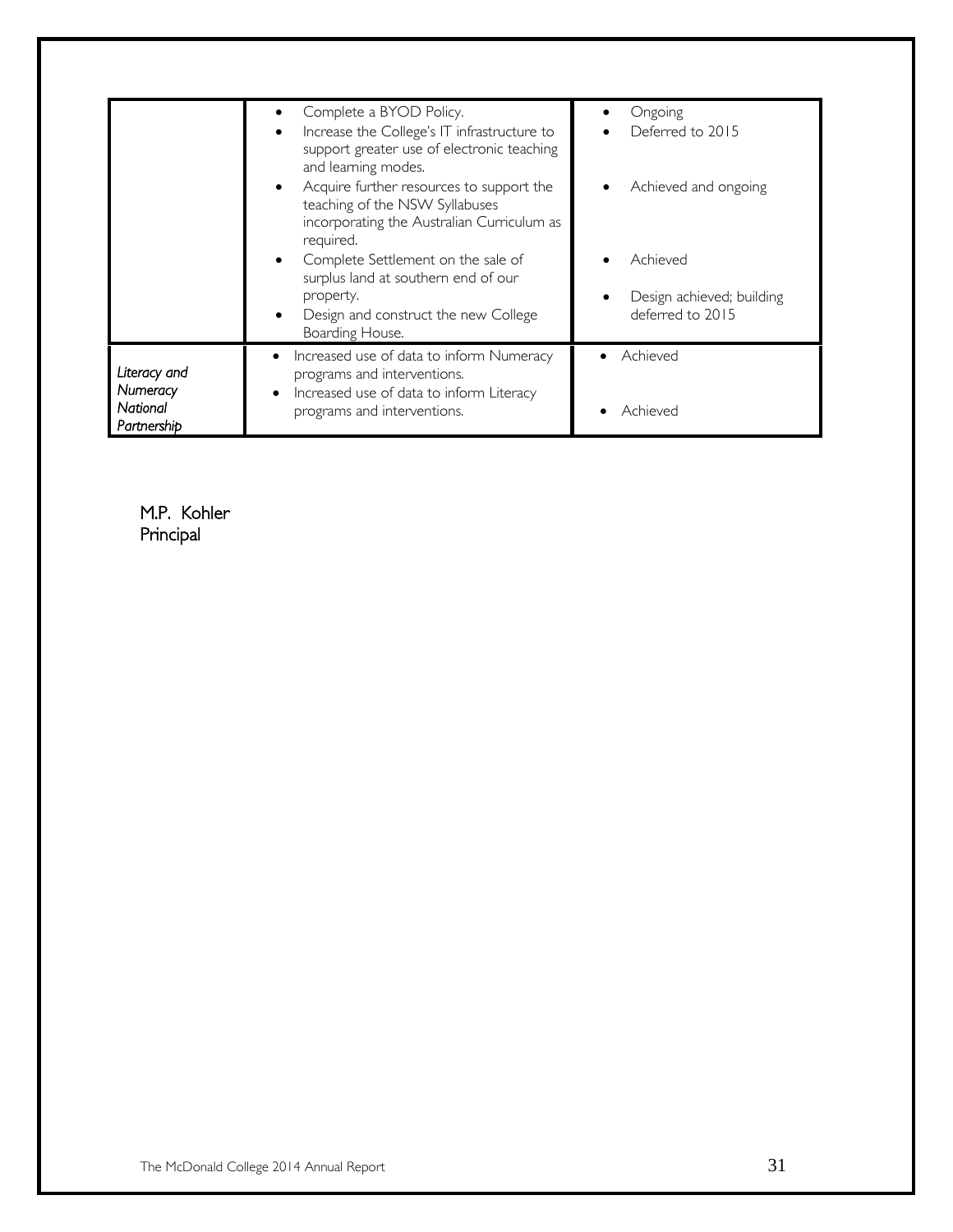# 2015 Priority areas for improvement

| Area                             | Priorities                                                                                                                                                                                                                                                                                                                                                                                                                                                                                                                                                                                                                                                                                                                                                                                                                                                                                                                                                                                                                                                                                                                                                                                                                                                                                                                                                                                                                                                                                                                                                                                                                                                                                                                                                                                                                                                                                                                                                              |
|----------------------------------|-------------------------------------------------------------------------------------------------------------------------------------------------------------------------------------------------------------------------------------------------------------------------------------------------------------------------------------------------------------------------------------------------------------------------------------------------------------------------------------------------------------------------------------------------------------------------------------------------------------------------------------------------------------------------------------------------------------------------------------------------------------------------------------------------------------------------------------------------------------------------------------------------------------------------------------------------------------------------------------------------------------------------------------------------------------------------------------------------------------------------------------------------------------------------------------------------------------------------------------------------------------------------------------------------------------------------------------------------------------------------------------------------------------------------------------------------------------------------------------------------------------------------------------------------------------------------------------------------------------------------------------------------------------------------------------------------------------------------------------------------------------------------------------------------------------------------------------------------------------------------------------------------------------------------------------------------------------------------|
| Teaching and<br>Leaming          | Revision of the whole school homework expectations.<br>$\bullet$<br>Further develop greater adaptation for individual students in the Junior School.<br>$\bullet$<br>Introduce the NSW Syllabus for HSIE in the Junior School.<br>$\bullet$<br>Introduce iSMART goals to the Secondary School Academic Reports<br>٠<br>Continuation of the SWARM (School Wide Action Research Model).<br>٠<br>Junior School staff to receive professional development in Multi-lit to supplement the<br>$\bullet$<br>Learning Enrichment programme.<br>Introduction of student feedback facility through the implementation of Educator Impact<br>$\bullet$<br>360 degree feedback.<br>All secondary assessments to be completed in class.<br>٠<br>Pre-assessment feedback to be introduced to aid student achievement.<br>٠<br>Introduce innovative use of technology tools throughout the College.<br>٠<br>Plan for the introduction of an electronic diary.<br>$\bullet$<br>Introduce and implement flexible teaching programmes to accommodate students with<br>$\bullet$<br>professional engagements - in particular, Matilda the Musical<br>Library to introduce new opportunities and technical resources investigating ways of<br>$\bullet$<br>accessing information.<br>Introduce an HSC Review document giving historical comparative results<br>$\bullet$<br>and analysis of 2014 results forming the basis of individual staff interviews.<br>Interview with individual HSC staff to consider the Review document and identify areas for<br>$\bullet$<br>improvement.<br>Further develop Voyager Tennis Partnership for elite tennis students.<br>$\bullet$<br>Introduce mapping of student Effort and Achievement in Secondary School Reports.<br>$\bullet$<br>Continue implementation of new NSW BOSTES Syllabuses incorporating the National<br>Curriculum Stages 4, 5 and 6.<br>China tour to be offered to Years $7 - 9$ to participate in the Tianjin Youth Festival. |
| Student Welfare<br>Staff Welfare | Staff PD in Mental Health First Aid for both students and staff.<br>٠<br>Staff Child Protection Training - Online<br>٠<br>Year 7 - 10 mandatory language to be completed in Year 10 to eliminate<br>the need for late finishes in Years $7 - 9$ .                                                                                                                                                                                                                                                                                                                                                                                                                                                                                                                                                                                                                                                                                                                                                                                                                                                                                                                                                                                                                                                                                                                                                                                                                                                                                                                                                                                                                                                                                                                                                                                                                                                                                                                       |
| Facilities and<br>Resources      | Further upgrade of Parent Portal.<br>Complete a BYODD Policy.<br>Upgrade the back end IT infrastructure increasing the internet connection to 100 mg.<br>Introduce the Apple Platform to support greater use of creative electronic teaching and<br>learning modes as the BYODD programmeis introduced in 2016.<br>Appoint Builders to construct the new Boarding House<br>Construct the new Boarding House in readiness for the 2016 intake of boarders.<br>Review Critical Incident Management Procedures.<br>Review evacuation procedures.                                                                                                                                                                                                                                                                                                                                                                                                                                                                                                                                                                                                                                                                                                                                                                                                                                                                                                                                                                                                                                                                                                                                                                                                                                                                                                                                                                                                                           |

#### M.P. Kohler Principal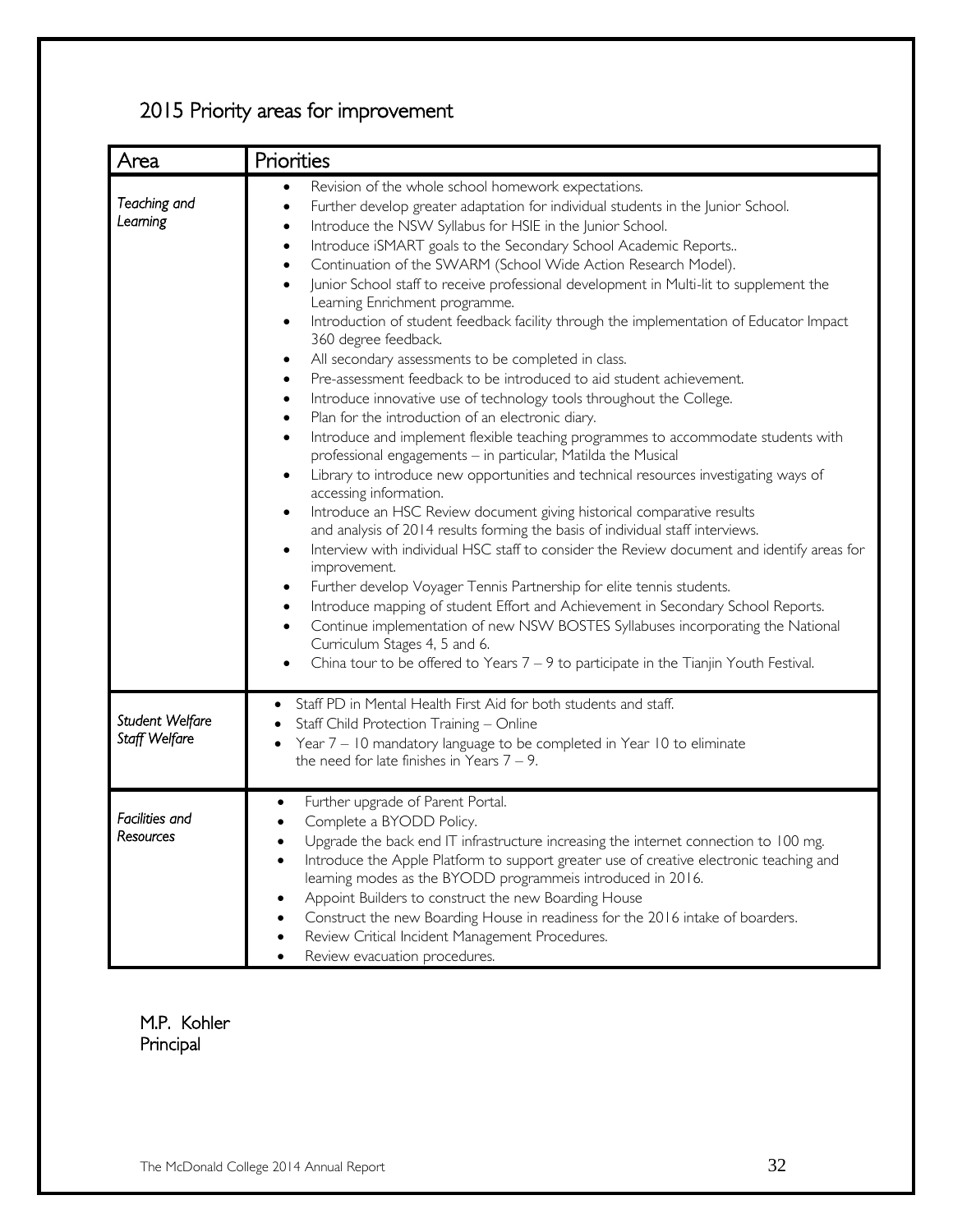# Theme 11: Initiatives Promoting Respect and Responsibility

The College wants all students to recognise that they are valued and integral parts of the College community, with parents and staff providing the care and support that engender self esteem, mutual respect and responsibility. There is much scope to develop talents and to learn through experiences. The College works with staff, students and parents on a values-rich Respect, Responsibility and Right choice platform. In 2014 the College staff continued to promote the four main College values:

Humility; Honour; Passion and Commitment; and Appreciation.

These are based on the nine Federal Government Values. Student Assemblies, Pastoral Care lessons and Guest Speakers focussed on these values to raise awareness and understanding among the student body. These values are articulated in all areas of the College's operation. They are entrenched in academic programmes, both in the Junior School and the Secondary School being used to reinforce the College Values.

Our Performance education engenders respect for: fellow performers, differing performance genres, varying cultures and oneself with humility and selfesteem being essential characteristics for success at the highest level.

Being a performance based community, our students best contribute to community projects through their love of performance. The Prefects organised a concert with all funds raised being donated to the charity 20/10.

Students performed at the local Dawn Service on ANZAC Day, assisted with the Salvation Army Red Shield door knock appeal, took part in other smaller community service performances such as celebrations for Senior Citizens Week.

Both staff and students alike celebrate World Harmony Day. A College Assembly focussed on respecting different cultures and beliefs. These events promote respect and tolerance for others from a different background and celebrated individual differences, promoting the rights of others. Other events or speakers were:

- Salvation Army guest speakers
- ANZAC Day guest speaker
- SRC Christmas Harper Appeal Exodus Foundation

M.P. Kohler Principal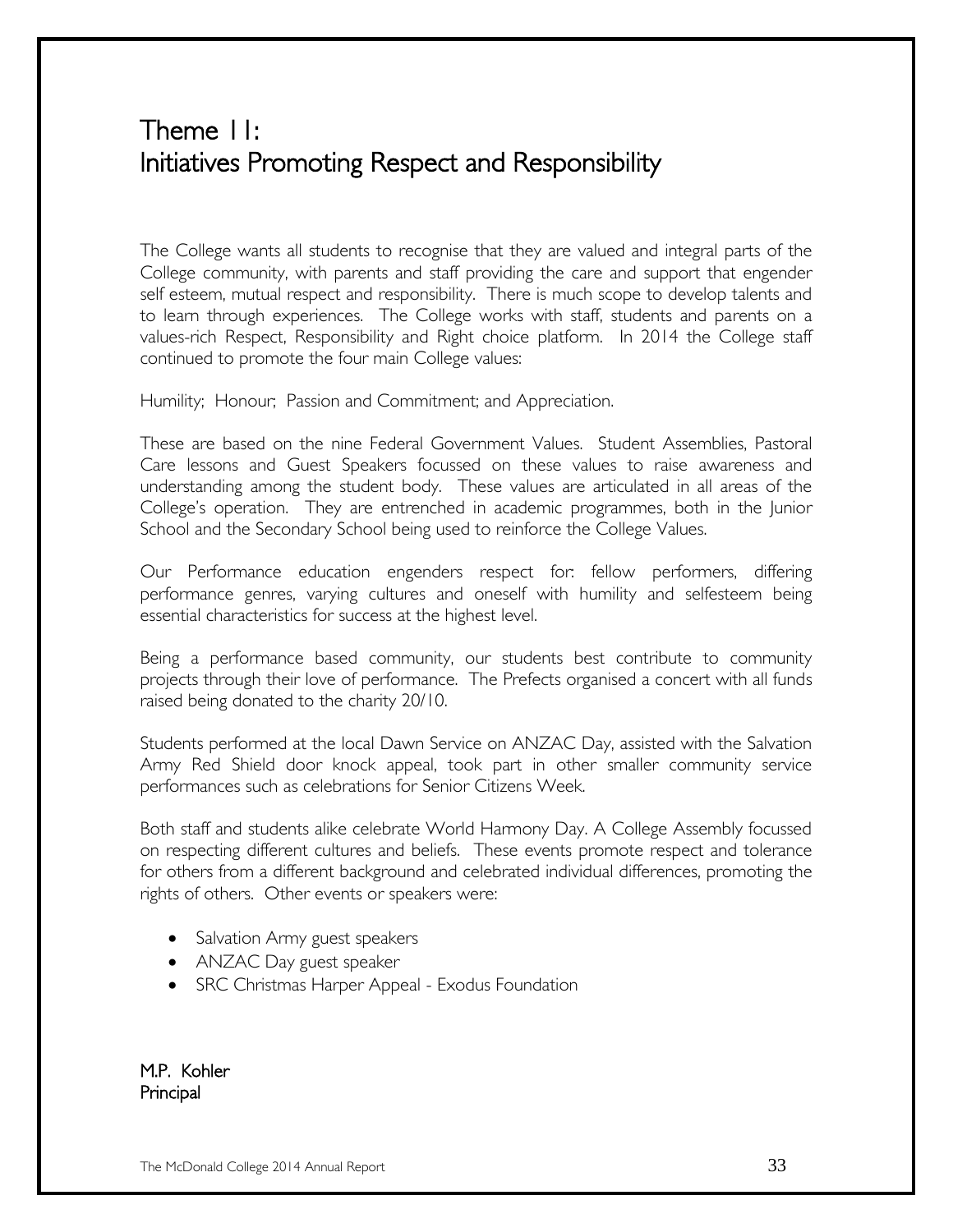# Theme 12: Parent, Student and Teacher Satisfaction

Parents are welcomed and encouraged to be engaged with the College and involvement through the Parents and Friends (P & F) is one way parents can achieve this. In 2014 parents supporting P & F initiatives raised funds through activities such as Bunning's BBQs, raffles and dinners. The P & F is also the conduit through which funds from the parents levy is approved for distribution. There is a P & F meeting held every term and these meetings inform the parents about trends with reports on academic and performing arts issues as well as initiatives from the College Council. Parents have the ability to make suggestions and also drive fund raising initiatives through the P & F.

The level of parent participation in attending student performances is high and supports the students by providing a supportive audience. The  $30<sup>th</sup>$  Anniversary Dinner celebrations were well supported by the current community in addition to past students and staff.

Parents report that their children are happy to be a part of such a unique school and many report improved academic achievements and a heightened engagement in their studies. New families often comment upon how easily their child has 'fitted in' even when the enrolment commenced during the year.

Parents mention the 'community' spirit of the College that nurtures the students and gives them a strong sense of belonging and safety. They say this begins as soon as they start in the morning through to the performance programmes. Parents of students in the newly formed Tennis Stream report that this programme integrated with academic studies has allowed their families to regain valuable family time.

Students across all ages continue to say they love coming to school each day and that they enjoy the friendship and interaction across all age groups. Senior students note that the relationship they have with their teachers is strong and supports and encourages their learning.

Students feel that their teachers care about them as individuals and that they want them to succeed.

Students commented that they are encouraged to be accepting of difference in all aspects of their school lives. The College operates a Peer Support programme which provides the secondary students with opportunities to develop skills for life, including those related to coping with difficult situations, resilience, effective communication, risk-taking and conflict resolution.

Staff across all areas of the College are very supportive of each other and have good relationships with their peers and the College community. They are looking forward to upgraded IT capabilities with improved infrastructure and the enhanced teaching and learning that this will afford them.

#### M.P. Kohler Principal

The McDonald College 2014 Annual Report 34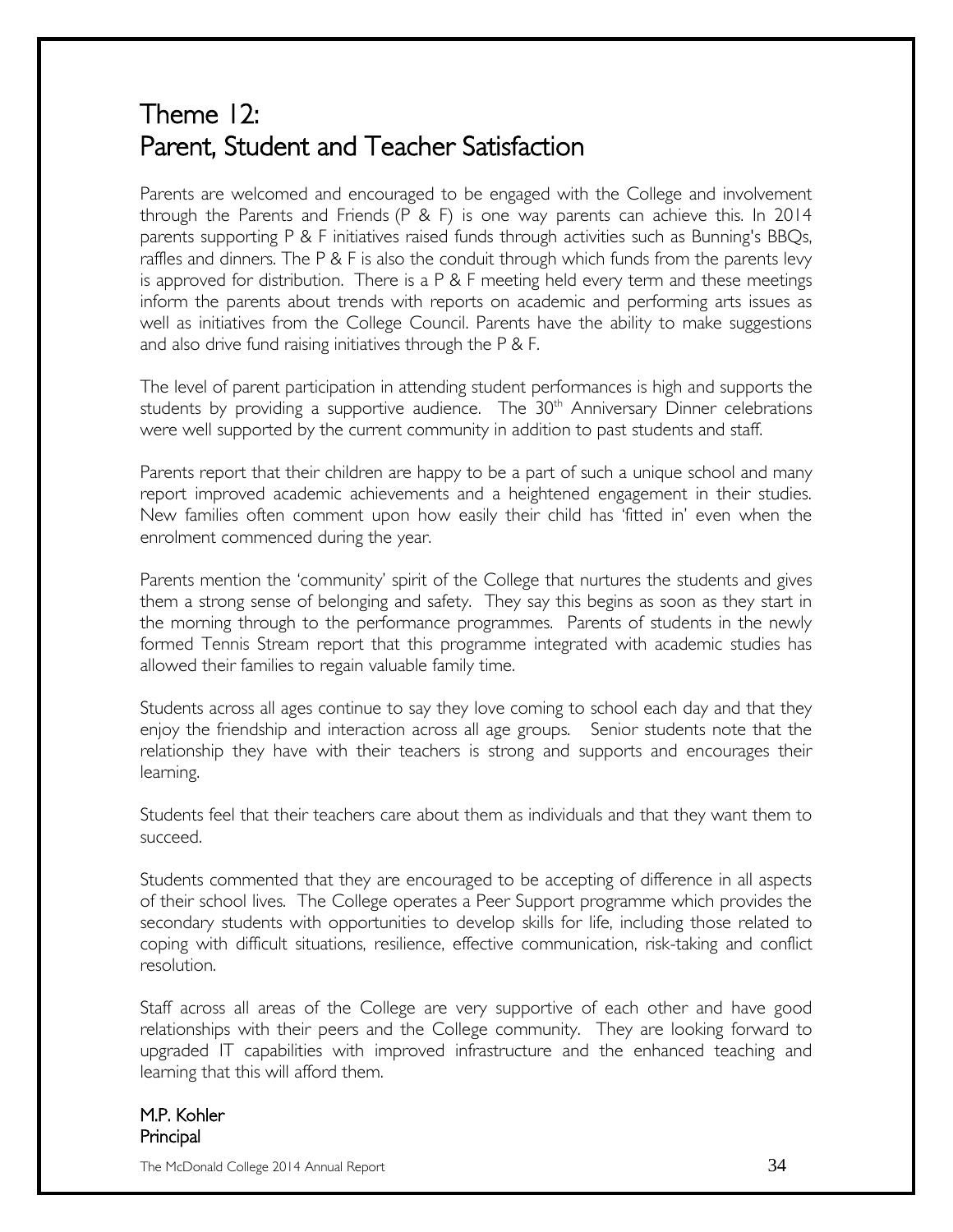# Theme 13: Summary Financial Information

These pie charts provide graphic representation of income and expenditure. The College's finances are managed by the Finance Committee of Council which includes, but not limited to, the Chairman, Vice Chairman and Treasurer of the College Council and the Principal and Business Manager. This committee meets each month and regularly reports to Council.

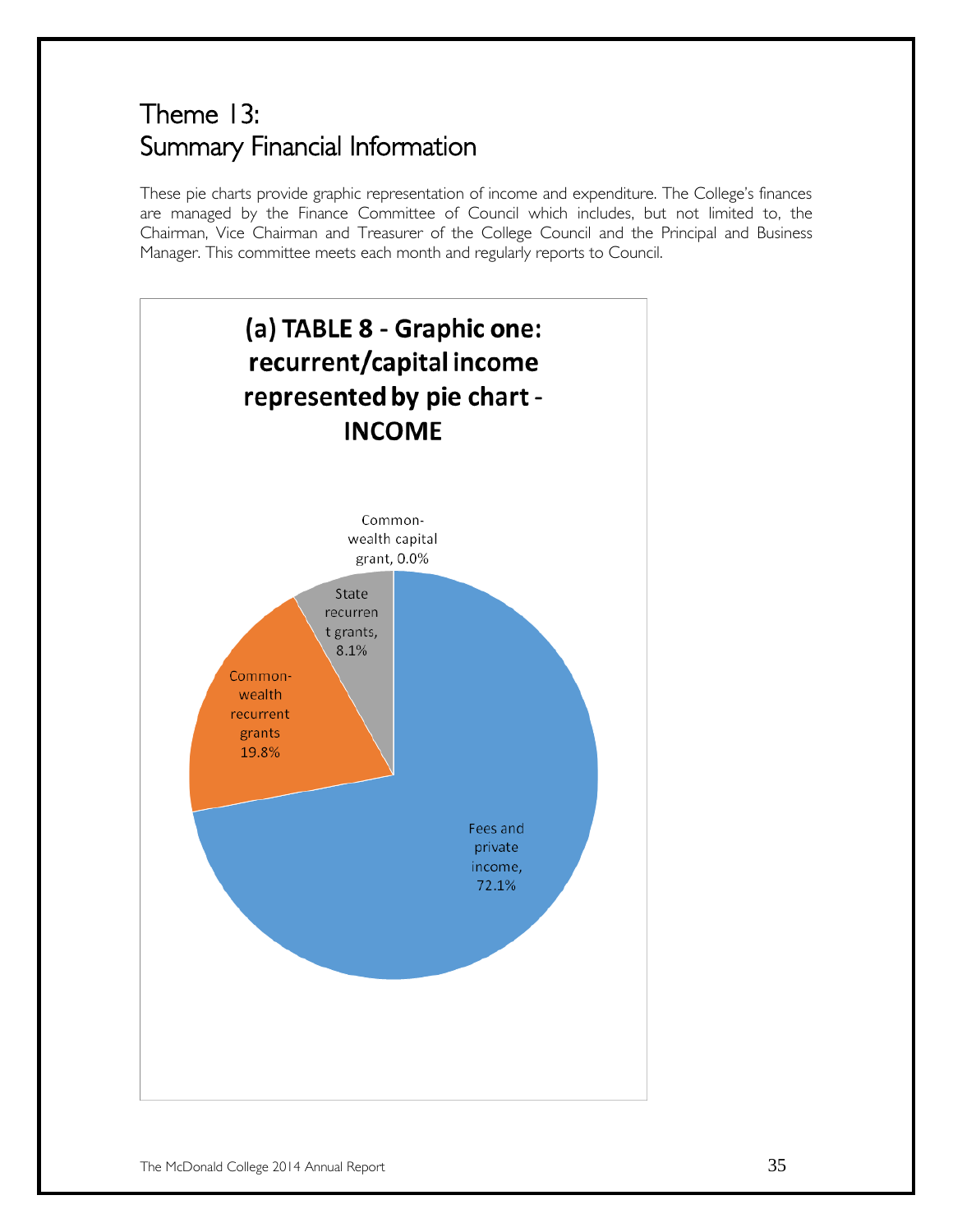

S. Owen Finance Manager